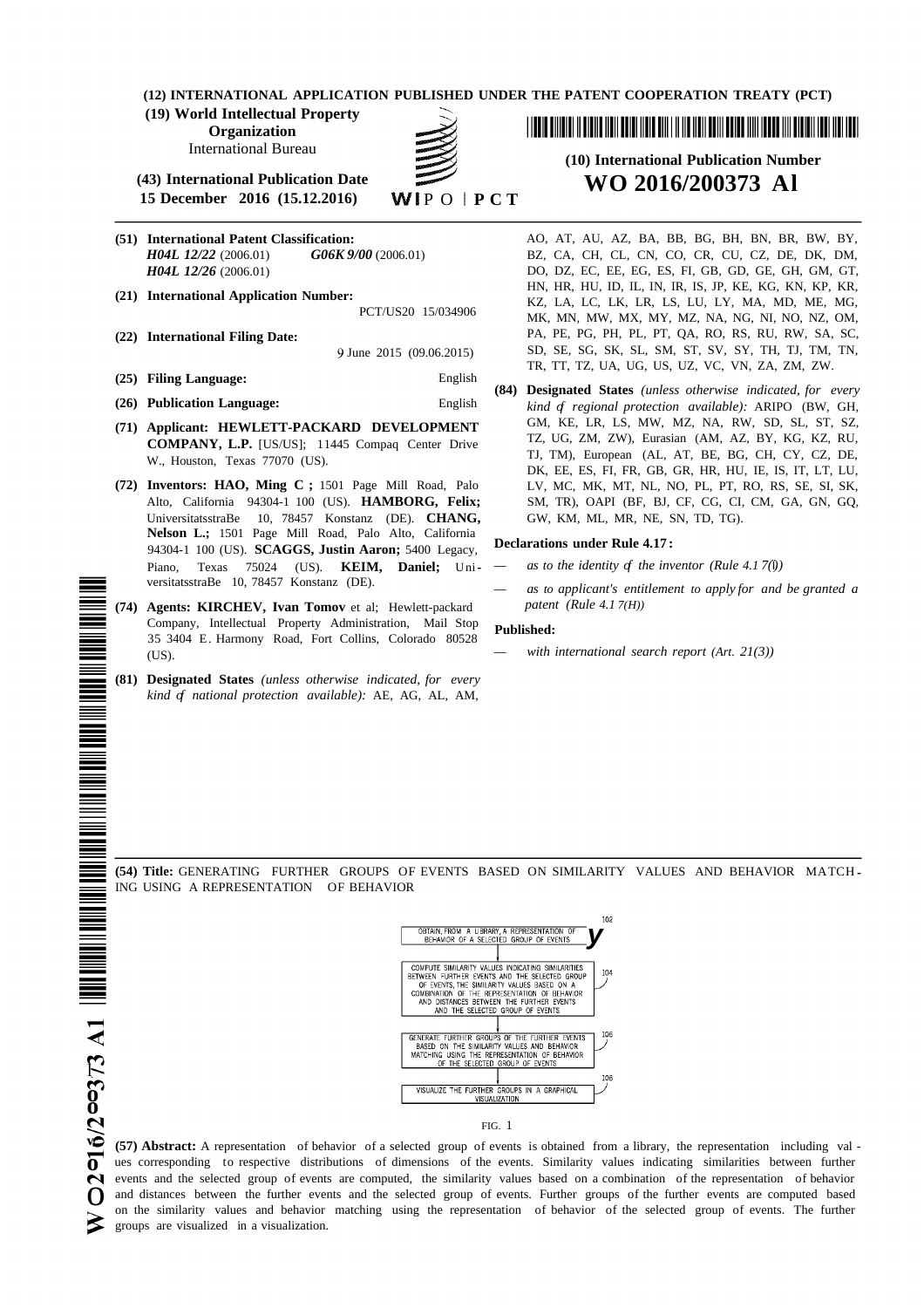$\mathbf{1}$ 

#### GENERATING FURTHER GROUPS OF EVENTS BASED ON SIMILARITY VALUES AND BEHAVIOR MATCHING USING A REPRESENTATION OF BEHAVIOR

#### Background

[0001] A large amount of data (such as network traffic and so forth) can be produced or received in an environment, such as a network environment that includes many machines *(e.g.* computers, storage devices, communication nodes, etc.), or other types of environments. As examples, data can be acquired by sensors or collected by applications. Other types of data can include security data, financial data, health-related data, sales data, human resources data, and so forth.

#### Brief Description Of The Drawings

[0002] Some implementations are described with respect to the following figures.

[0003] Fig. 1 is a flow diagram of an example pattern detection process, according to some implementations.

[0004] Fig. 2 is a flow diagram of an example process for an event behavior representation generating (profiling) process for a selected group of events, according to some implementations.

[0005] Fig. 3 is a flow diagram of an example process of computing similarity values, according to some implementations.

[0006] Fig. 4 is a graph including example data points representing respective events, which can be used for determining similarities between events and a group of events, according to some implementations.

[0007] Fig. 5 is a flow diagram of an example process of generating further groups of events, according to some implementations.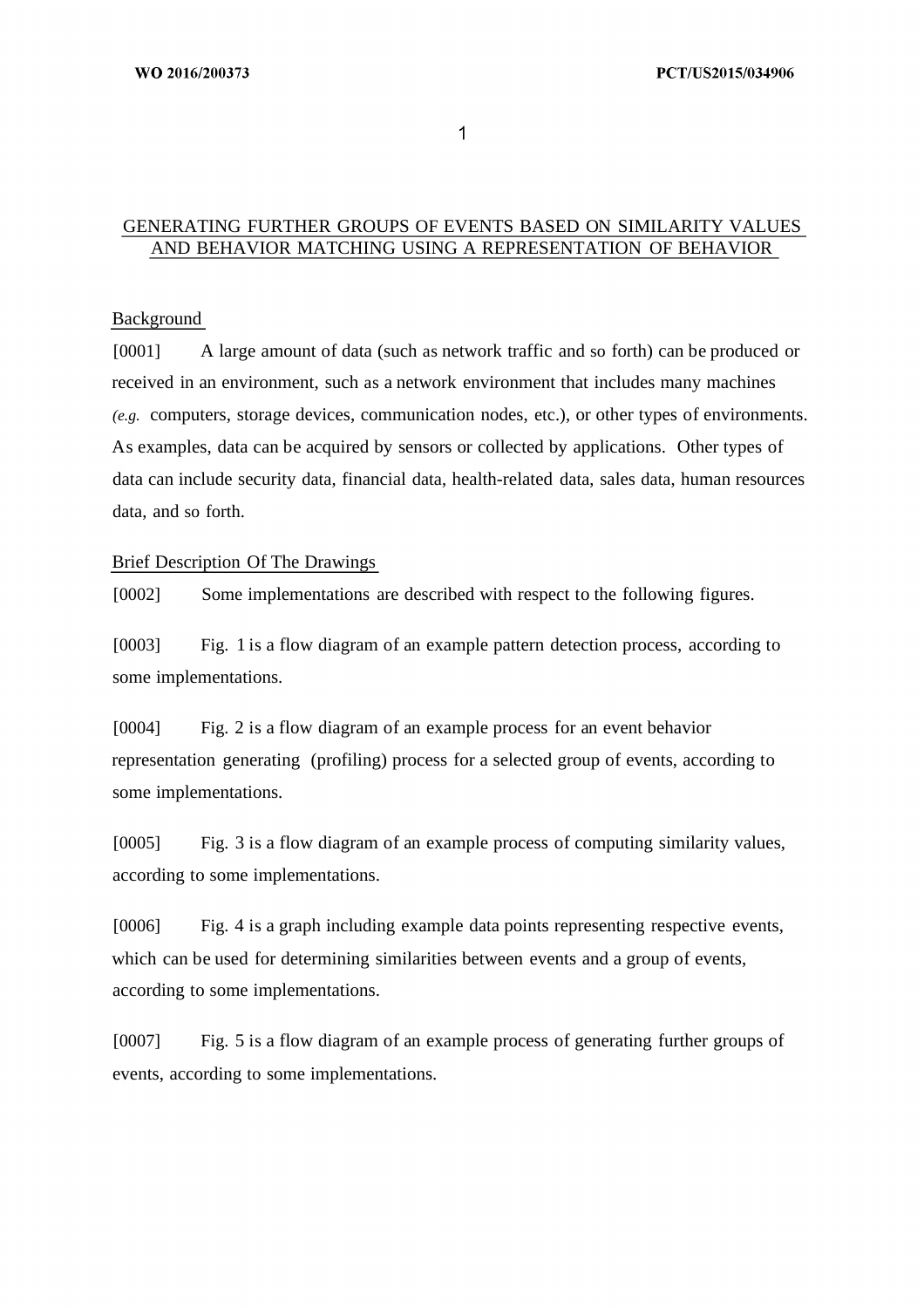$\overline{2}$ 

[0008] Fig. 6 illustrates an example graphical visualization including an input data set, a selected group of events, and further groups of events determined according to some implementations .

[0009] Fig. 7 is a block diagram of an example computer system according to some implementations .

#### Detailed Description

[0010] Activity occurring within an environment can give rise to events. An environment can include a collection of machines and/or program code, where the machines can include computers, storage devices, communication nodes, and so forth. Events that can occur within a network environment can include receipt of data packets that contain corresponding addresses and/or ports, monitored measurements of specific operations (such as metrics relating to usage of processing resources, storage resources, communication resources, and so forth), or other events. Although reference is made to activity of a network environment in some examples, it is noted that techniques or mechanisms according to the present disclosure can be applied to other types of events in other environments, where such events can relate to financial events, health-related events, human resources events, sales events, and so forth.

[001 1] Generally, an event can be generated in response to occurrence of a respective activity. An event can be represented as a data point (also referred to as a data record).

[0012] Each data point can include multiple dimensions (also referred to as attributes), where an dimension can refer to a feature or characteristic of an event represented by the data point. More specifically, each data point can include a respective collection of values for the multiple dimensions. In the context of a network environment, examples of dimensions of an event include a network address dimension *(e.g.* a source network address and/or a destination network address), a network subnet dimension *(e.g.* an identifier of a subnet), a port dimension *(e.g.* source port number and/or destination port number), and so forth. Data points that include a relatively large number of dimensions (dimensions) can be considered to be part of a high-dimensional data set.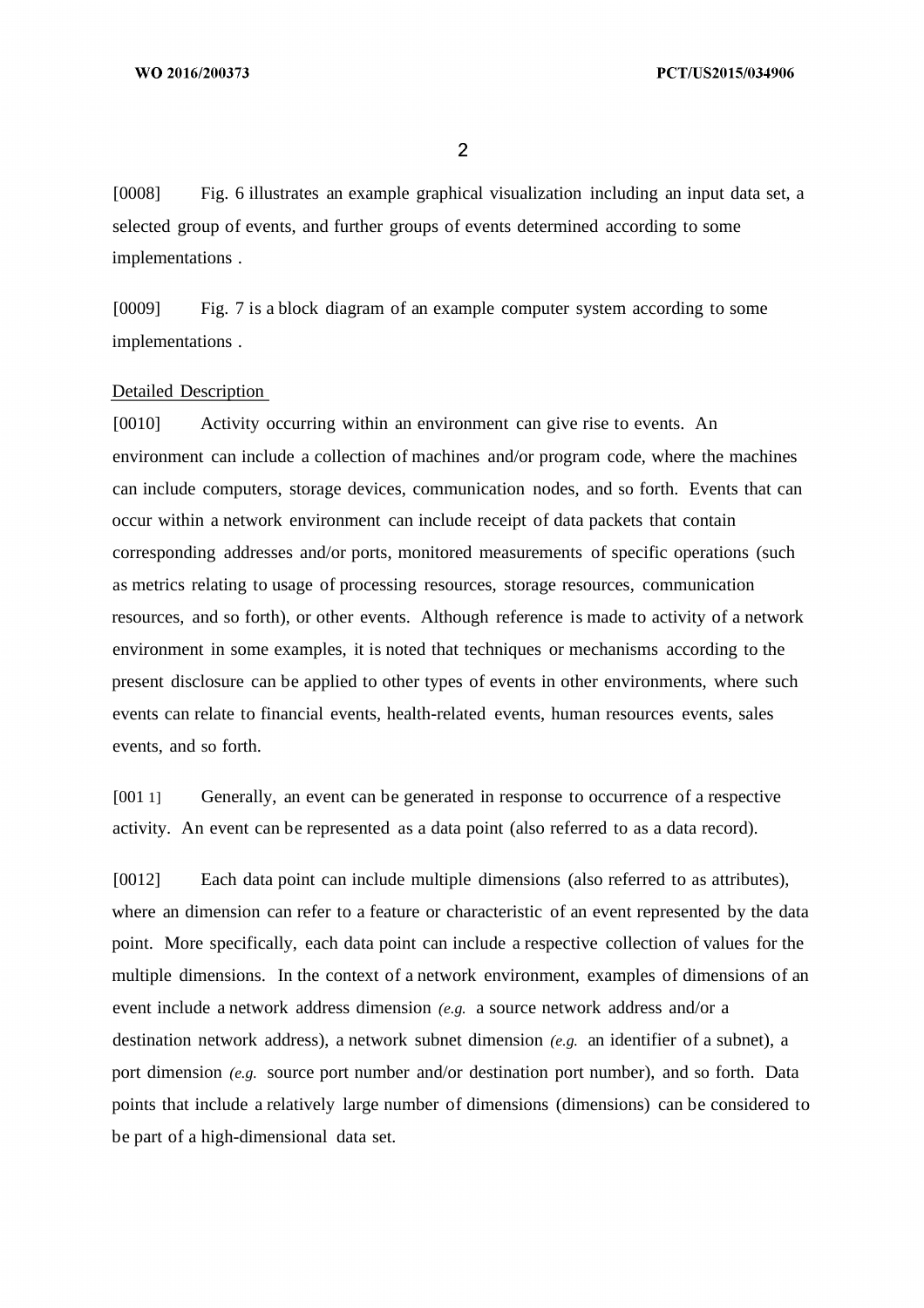[0013] Finding patterns (such as patterns relating to failure or fault, unauthorized access, or other issues) in data points representing respective events can be difficult when there is a very large number of data points. For example, some patterns can indicate an attack on a network environment by hackers, or can indicate other security issues. Other patterns can indicate other issues that may have to be addressed.

[0014] For example, to identify security attack patterns in a high-dimensional data set collected for a network environment, analysts can use scatter plots for identifying patterns associated with security attacks. A scatter plot includes graphical elements representing data points, where positions of the data points in the scatter plot depend on values of a first dimension corresponding to an *x* axis of the scatter plot, and values of a second dimension corresponding to a *y* axis. In some examples, the first dimension can be time, while the second dimension can include a value of a port *(e.g.* destination port) that is being accessed.

[0015] If ports are scanned (accessed) sequentially by security attacks, the security attacks can be manifested as a visible diagonal pattern in the scatter plot. If the ports are accessed in randomized order, however, the network traffic (i.e., port scan) may not be visible in the scatter plot.

[0016] In accordance with some implementations according to the present disclosure, techniques or mechanisms are provided to allow users to identify patterns associated with issues of interest to the users, such as occurrence of security attacks in a network environment, or other issues in other environments.

[0017] In some examples, a user can be presented with a graphical visualization including data points that represent respective events. Within the graphical visualization of the events, the user may see a pattern of interests, and can thus make an interactive selection of pixels (and more specifically, of a pattern of pixels) representing the data points associated with the pattern of interests. A "pattern of pixels" can refer to any collection of pixels that may be of interest to a user. The selected data points make up a selected group of events.

[0018] Fig. 1 is a flow diagram of an example process of identifying and visualizing further patterns that are similar to the pattern represented by the selected group of events. In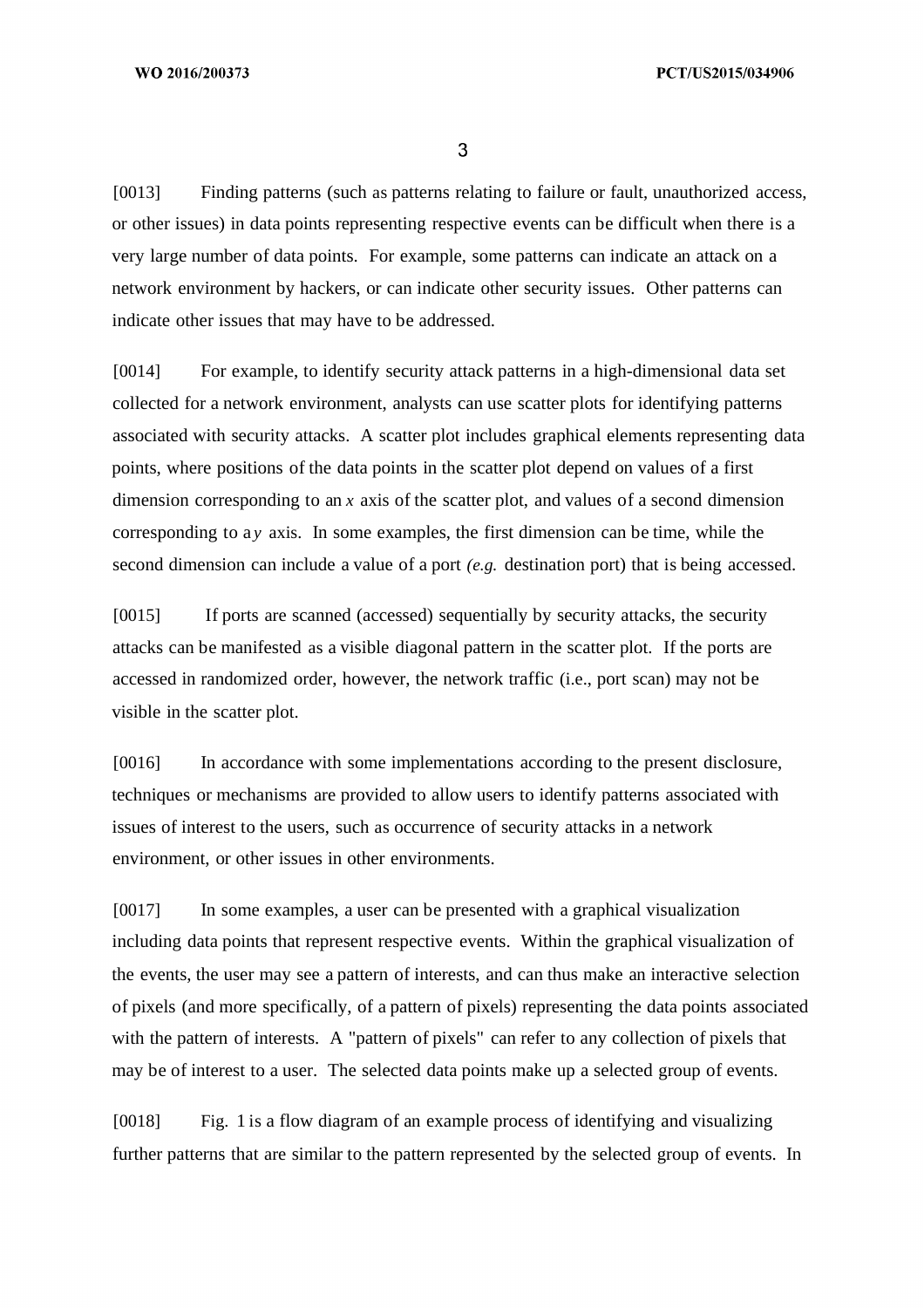$\overline{4}$ 

some implementations, the further groups of events are identified based on both a distance criterion and a behavior matching criterion (which are discussed further below).

[0019] The process of Fig. 1 obtains (at 102) a representation of behavior of the selected group of events, where the representation can include values corresponding to respective distributions of dimensions of the events in the selected group. The representation of behavior of the selected group of events can be retrieved from a profile library, where the representation of behavior was previously stored.

[0020] Each data point representing a respective event can include multiple dimensions (also referred to as attributes). For example, a data point representing an event associated with data communications in a network can include the following dimensions (or attributes): source Internet Protocol (IP) address, source port number, destination IP address, destination port number, and so forth. For each given dimension, the different events of the selected group can have respective values of the given dimension. For example, if the given dimension is the source IP address, then the events of the selected group can have different values of the source IP address.

[0021] For the given dimension, the representation of behavior of the selected group of events can include a respective diversity value that represents the distribution of values of the given dimension of the events of the selected group. Generally, a diversity value provides an indication of the distribution of values of a given dimension (or of multiple dimensions). As an example, assume that there are  $N(N>1)$  events in the selected group of events, and each data point representing a corresponding event of the selected group has *M* dimensions (xl, ... , x*M*). Then for each given dimension  $\dot{y}$   $\dot{y} = 1$  to *M*), the *N* events have *N* respective values of *xj.* Note that at least some of the *N* values of *xj* can be different and/or at least some of the *N* values of *xj* can be the same.

[0022] In some implementations of the present disclosure, a distribution of the values of  $xi$  *i* in the selected group of events can be determined, and this distribution of values of  $xi$  *i* can be used to produce the corresponding diversity value in the representation of behavior of the selected group of events. The representation of behavior of the selected group of events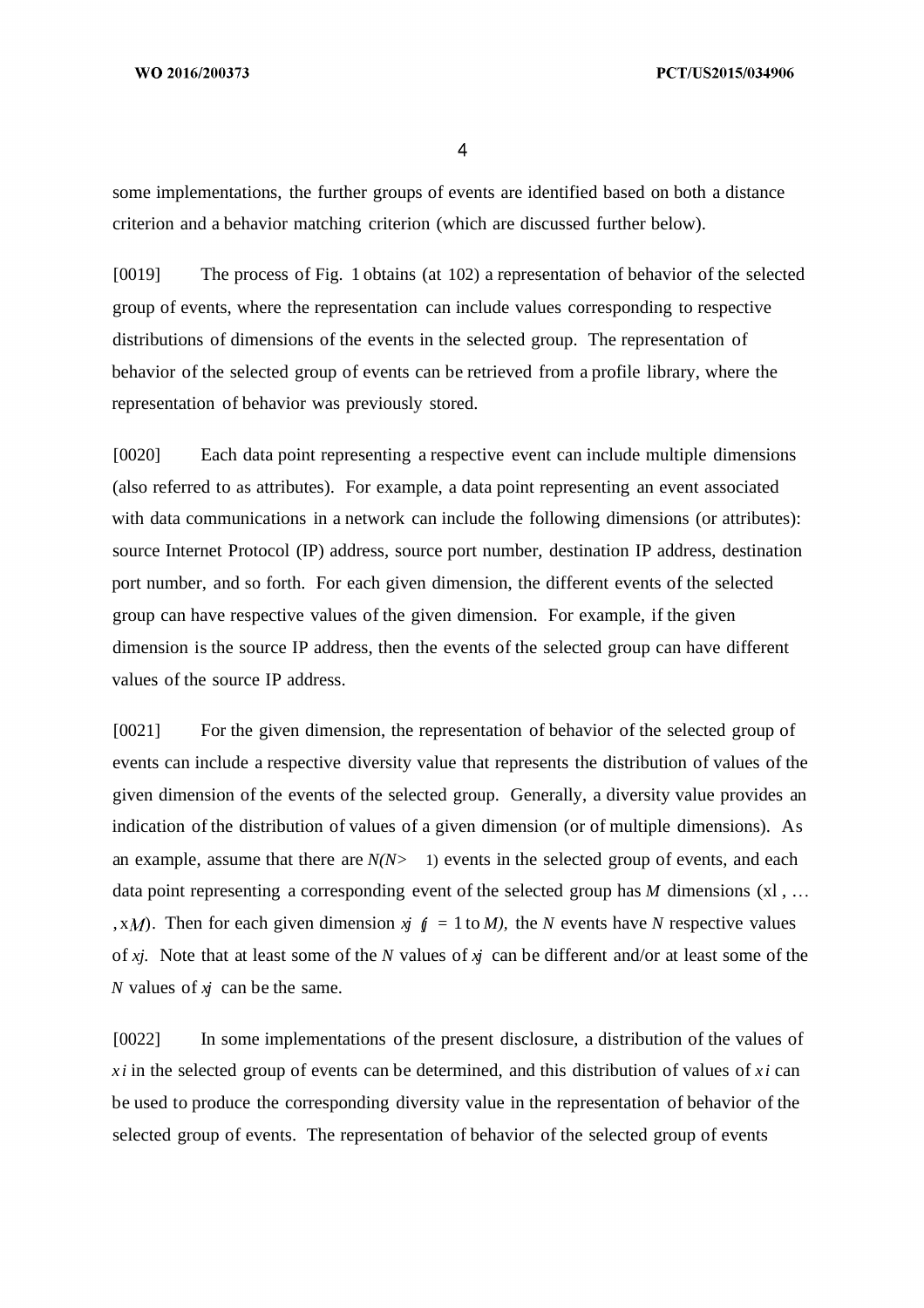includes *M* diversity values, where each of the *M* diversity values represents the distribution of values of the dimension  $\dot{y} = 1$  to *M*).

[0023] In some examples, the diversity values in the representation of the behavior of the selected group of events can include entropy values, where each entropy value is calculated for each respective dimension  $x_i$ . The entropy value (or more specifically, a Shannon entropy value) can represent an expected value of information contained in each event. Entropy is zero when only a certain outcome is expected. As an example, for vertical network traffic (which can be an example of an attack against a network performed by a malicious entity in which a single IP address is scanned against multiple ports), the value of the destination IP address dimension stays the same across the events of the selected group, while the values of the destination port number dimension vary across the events of the selected group. Entropy characterizes uncertainty about a source (or sources) of information that give rise to the events; entropy increases for sources of greater randomness. In some examples, reference to "entropy" is the present discussion can be a reference to "normalized entropy," which can be entropy divided by information length.

[0024] In other examples, instead of using entropy values, the representation of the behavior of the selected group of events can include diversity values computed using other probability distribution statistical techniques, where values in the representation of the behavior are derived from statistical distributions of the dimensions.

[0025] In some examples of the present disclosure, the representation of behavior of the selected group of events can be in the form of a behavior feature vector, such as according to Table 1 below:

| <b>\TTRIBUTE</b>        | ${\rm SRC}$ | $_{\rm CDT}$<br>NJ. | DST | <b>DPT</b> |
|-------------------------|-------------|---------------------|-----|------------|
| <b>BEHAVIOR PROFILE</b> | 0.66        |                     |     | 1.0        |

Table 1

[0026] In Table 1 above, four dimensions are included in data points representing the selected group of events. The four dimensions are: SRC (source IP address), SPT (source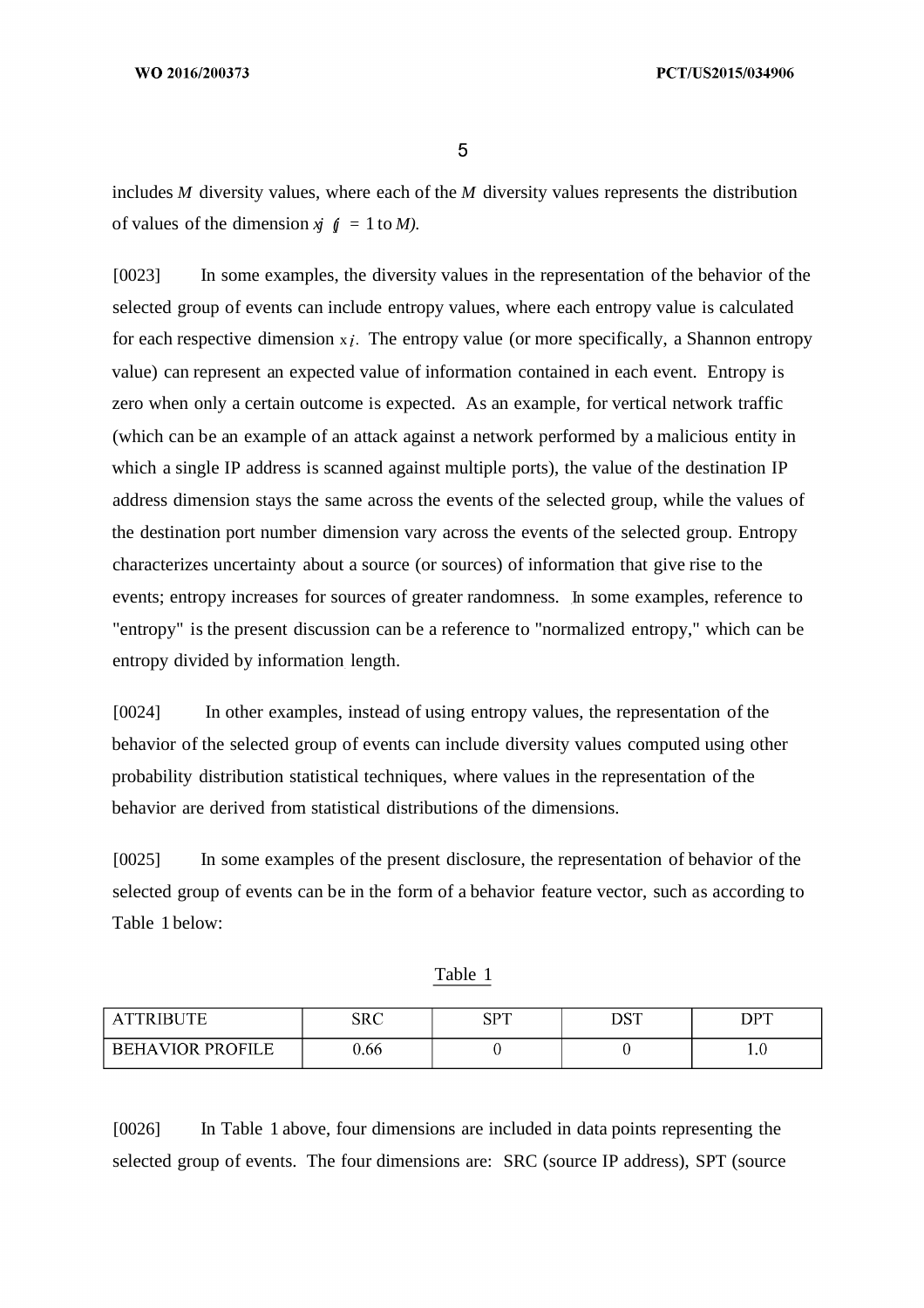port number), DST (destination IP address), and DPT (destination port number). Each dimension is associated with a respective entropy value (0.66 for SRC, 0 for SPT, 0 for DST, and 1.0 for DPT). The foregoing entropy values are computed for each respective dimension based on the distribution of values of the respective dimension in the data points representing the events of the selected group. The four entropy values of the respective four dimensions make up a behavior profile, and these four values form a behavior feature vector in the described example.

[0027] In some examples, the behavior feature vector can be stored in a profile library for later retrieval for the purpose of identifying further groups of events that are similar to the selected group of events. A "profile library" or more generally a "library" can refer to any collection of information that can be stored in a storage medium (or storage media).

[0028] The process of Fig. 1 further computes (at 104) similarity values indicating similarities between further events and the selected group of events. The further events can include events that are not part of the selected group of events. The similarity values are based on a combination of the representation of behavior of the selected group of events that is obtained at 102, and on distances between the further events and the selected group of events. Details regarding computation of the similarity values are provided below.

[0029] The process of Fig. 1 generates (at 106) further groups of the further events based on the similarity values and also based on behavior matching using the representation of behavior of the selected group of events. In some implementations, behavior matching includes a process of determining whether adding a further event to a particular further group would result in deviation from the representation of the selected group of events. Details regarding task 106 are discussed further below.

[0030] The process of Fig. 1 then visualizes (at 108) the further groups in a graphical visualization. A "graphical visualization" can refer to any viewable representation of information that can be displayed by a display device. More generally, the further groups can be visualized in a visualization such as in files or other entities.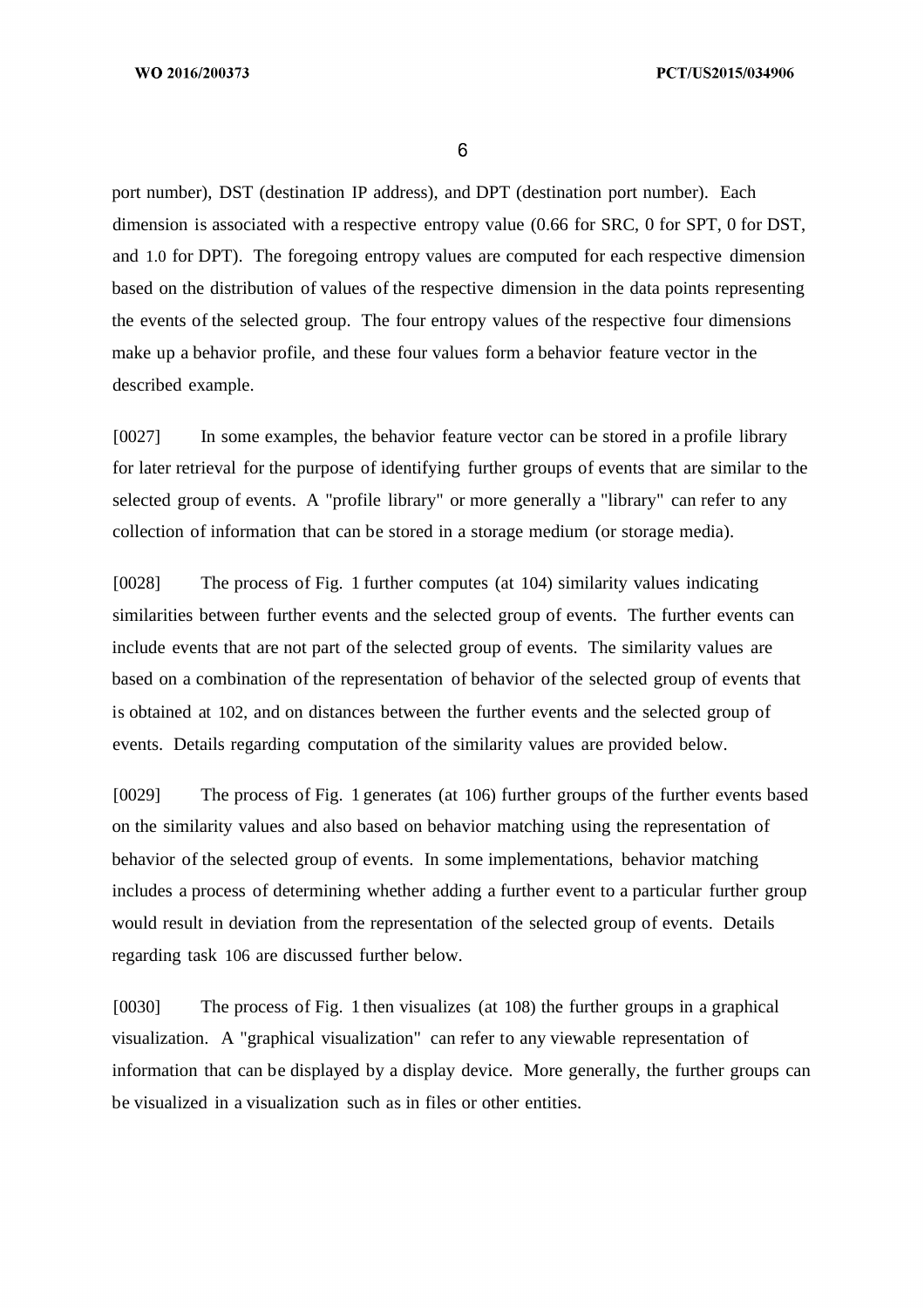$\overline{7}$ 

[003 1] Fig. 2 is a flow diagram of an example process for determining the representation of behavior of the selected group of events. The process of Fig. 2 extracts (at 202) behavior for each respective dimension of the multiple dimensions associated with the events. Extracting the behavior can include extracting the values of the respective dimension across the different events in the selected group.

[0032] The process of Fig. 2 analyzes (at 204) the dimension distribution for each dimension, to determine diversity of the respective dimension. As part of the analysis, the process of Fig. 2 can compute a value (such as an entropy value or other type of value). In some examples, an entropy value for a given dimension can be computed according to Eq. 1 below:

$$
ENTROPY(C) = \frac{\sum iP\{G\} - \log(p(q))}{\sum_{i} c_i}.
$$
 (Eq. 1)

[0033] In Eq. 1, the entropy value is represented as ENTROPY(C) , where Cis a frequency distribution, q is the frequency of the  $\dot{z}$ th value of a given dimension, and  $p(q)$ represents is the probability of q . Stated differently, p(q) represents the relative frequency of q , where q is a specific value out of all values in C. As a specific example, assume there are 1,000 values for a given dimension, and let  $c_{20}$  of a specific value  $(e.g.$  "100.1.150.2") be 30 *{i.e.* the value "100.1.150.2" occurs 30 times for the given dimension). Then, in this example,  $p(c_{20}) = 30 / 1,000$ .

[0034] Moreover,  $\sum_i p(q)$  represents a sum over all p(q) values of a given dimension in the events of the selected group, and  $\Sigma_i$  q represents a sum over all q values of a given dimension in the events of the selected group.

[0035] From the values computed by the analyzing performed at 204, a behavior feature vector is constructed (at 206), such as the behavior feature vector of Table 1 discussed above. The behavior feature vector is stored (at 208) in the profile library.

[0036] Fig. 3 is a flow diagram of an example process to compute the similarity values as performed at 104 in Fig. 1, according to some implementations. In the following discussion, reference is also made to Fig. 4, which is a graph illustrating various data points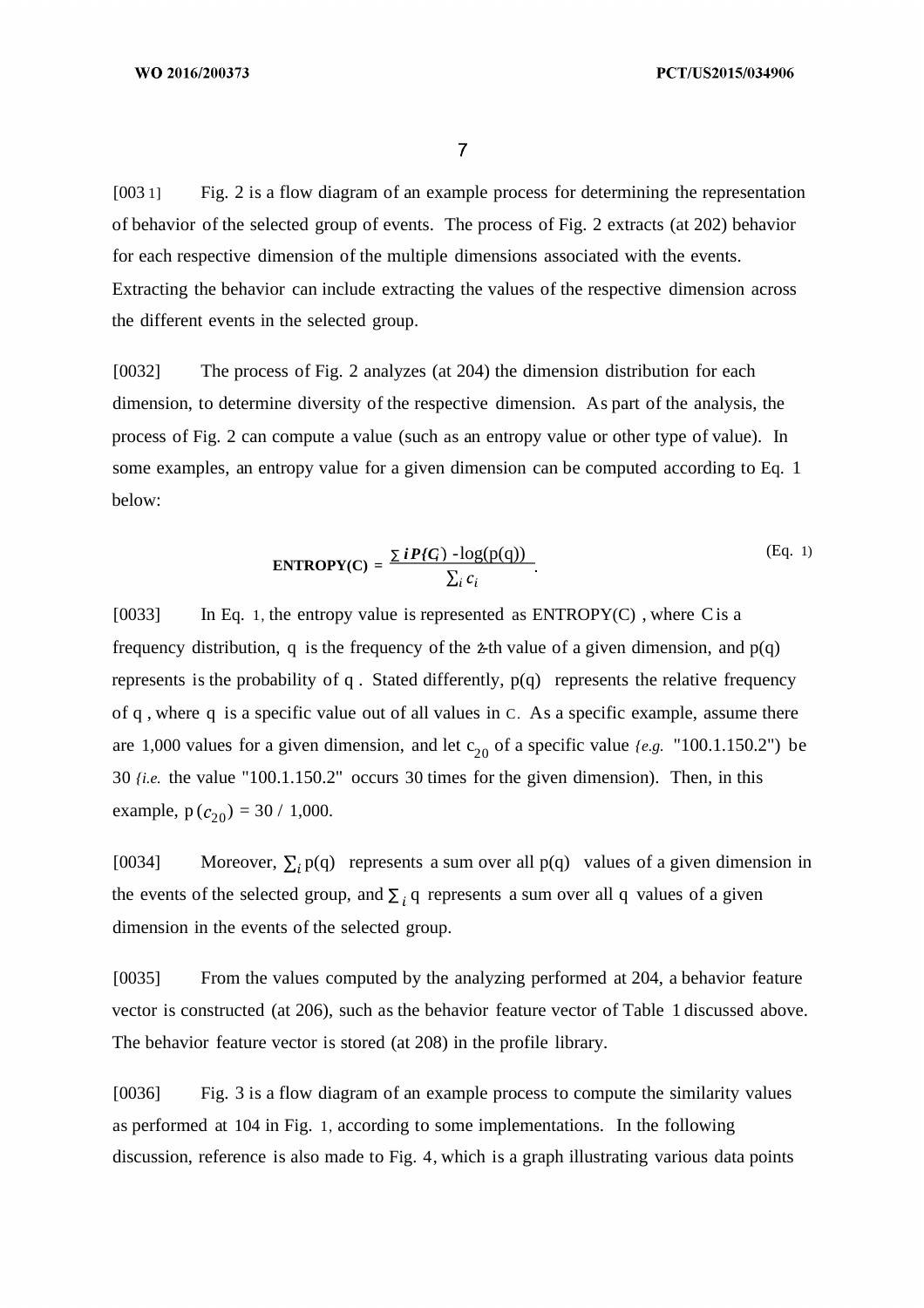that can be displayed in a graphical visualization. The horizontal axis of the graph of Fig. 4 can represent a first dimension (such as time), while the vertical axis can represent a second dimension (such as port number). In other examples, the horizontal and vertical axes can represent different dimensions.

[0037] In Fig. 4, a box 402 represents the selected group of events, as selected by a user or another entity (such as an application or a machine). Fig. 4 also depicts data points PI, P2, and P3 that represent further events. The calculation of the similarity values is between the further events represented by the data points PI, P2, and P3, and the events of the data points in the selected group 402.

[0038] The process of Fig. 3 calculates (at 302) distances between the further events and the selected group of events. As noted above, the similarity values computed at 104 in Fig. 1 are based on distances between the further events and the selected group of events, and also based on the representation of behavior *(e.g.* behavior feature vector) of the selected group of events.

[0039] The distance for dimension *i* between each data point  $Px_i$  representing a further event and each data point  $Py_i$  in the selected group 402 is calculated at 302. The distance can be computed in one of several different ways based on the type of dimension. If the dimension is a categorical dimension (a dimension that does not have numerical values, but rather, has values in different categories), then the distance is a categorical distance measure  $d(x, y)$ , where  $d(x, y) = 0$  if x does not equal y, and  $d(x, y) = 1$  if x equals y. For other types of dimensions, other techniques for computing the distance can be used, such as based on a difference between values of *x* and y .

[0040] The average distance,  $dm(t)$  (P<sub>x<sub>i</sub></sub>, P<sub>y<sub>i</sub></sub>), per dimension *i* is then calculated (at 304) across each data point representing a further event and the data points in the selected group 402. A weighted distance, DISTANCE\_WEIGHTED(Px,Py), for a data point *Px* representing a further event is then calculated (at 306) according to Eq. 2, with the entropy values across the dimensions used as weighting factors.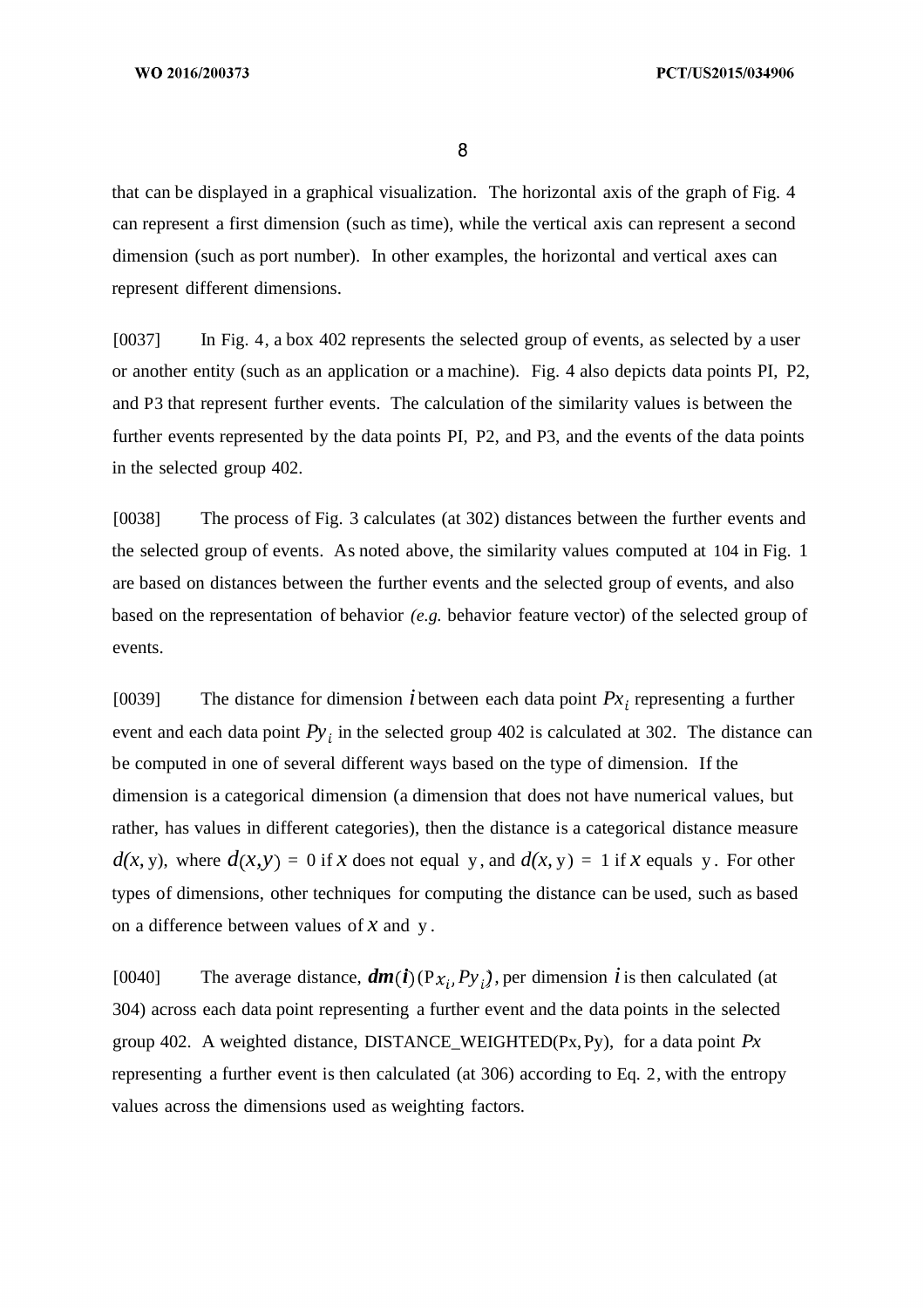### **DISTANCE\_WEIGHTED(Px, Py)** =  $\sum i W_i \cdot dm(i)(Px_i, Py_i)$ . (Eq. 2)

[0041] In Eq. 2,  $w_i$  is the weight for dimension *i*, where  $w_i$  is derived from the entropy value in the behavior feature vector for dimension  $i$ . In some examples,  $w_i$  can be set equal to the entropy value for dimension  $i$ . In other examples,  $w_i$  can be calculated based on the entropy value and at least another factor. There is one weighted distance calculated for each data point *{e.g.* PI, P2, or P3 in Fig. 4) representing a further event.

[0042] In some examples, the weighted distance, DISTANCE WEIGHTED $(Px, Py)$ , can be normalized to a value between 0 and 1 by dividing the weighted distance by the sum of all weights  $w_i$ . In some examples, the normalized weighted distance can be used as the similarity value computed at 104. Alternatively, the non-normalized weighted distance can be used as the similarity value computed at 104.

[0043] The further events are sorted (at 308) by the similarity values (the normalized or non-normalized weighted distances). The sorted data points are thus arranged in order of their similarity values.

[0044] Fig. 5 is a flow diagram of an example process to generate the further groups at 106 in Fig. 1, using the sorted data points that have been sorted according to the similarity values. The process of Fig. 5 has multiple iterations for multiple further groups and multiple further events that are to be added to a respective further group.

[0045] The process of Fig. 5 can start with an initial further group (which can be empty to start with) and can iterate to identify additional further groups until no further groups can be generated. For a current further group (502), the process of Fig. 5 considers a current further event (504). The current further event can start with the further event that is most similar to the selected group of events *(i.e.* the further event with the smallest weighted distance to the selected group of events). The process performs (at 506) a distance check for the current further event with respect to the current further group. More specifically, the distance check includes checking if the distance between the current further event and the last event of the current further group is less than a specified threshold. The "last" event in the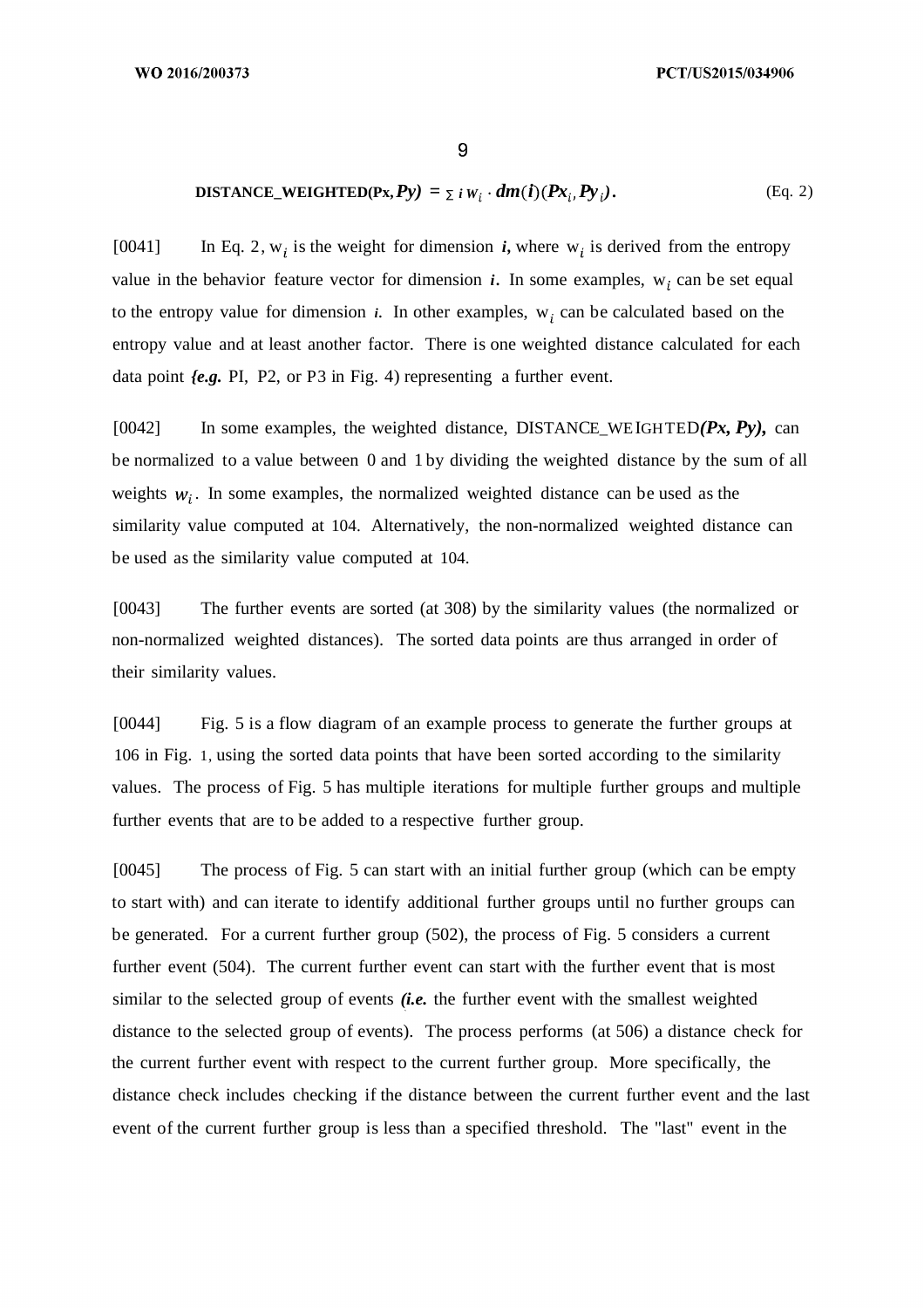current further group is the event of the current further group that is farthest away from the selected group of events.

[0046] If the distance check does not pass (as determined at 508), in other words, the distance between the current further event and the last event of the current further group is not less than the specified threshold, then the process of Fig. 5 iterates (at 510) to the next current further group and re-iterates through the process of Fig. 5. Note that the current further event is not added to the current further group in this scenario.

[0047] However, if the distance check passes (as determined at 508), then the process of Fig. 5 performs (at 512) behavior matching using the diversity values of the representation of behavior of the selected group of events *(e.g.* entropy values of the behavior feature vector discussed above).

[0048] The following describes an example using entropy values, although other types of diversity values can be used in other examples.

[0049] The behavior matching is performed for each dimension of multiple dimensions of the events. For each dimension *i,* the behavior matching sets a target entropy, *E ,* equal to the entropy value of the behavior feature vector for dimension *i.*

[0050] In addition, the behavior matching calculates a current entropy,  $CE_i$ , for dimension *i,* for the current further group without the current further event included in the current further group. In addition, the behavior matching calculates a new entropy,  $NE<sub>i</sub>$ , for dimension *i* for {current further group, current further event}, in other words, the expanded current further group with the current further event added. The computation of the new entropy or the current entropy is based on use of Eq. 1.

[005 1] The behavior matching then computes a current entropy difference according to Eq. 3 :

$$
\text{CURRENT\_ENTROPY\_DIFFERENCE}(7\pounds_i, CE_i) = |TE_i - CE_i|.
$$
\n(Eq. 3)

[0052] The behavior matching then computes a new entropy difference according to Eq.  $4:$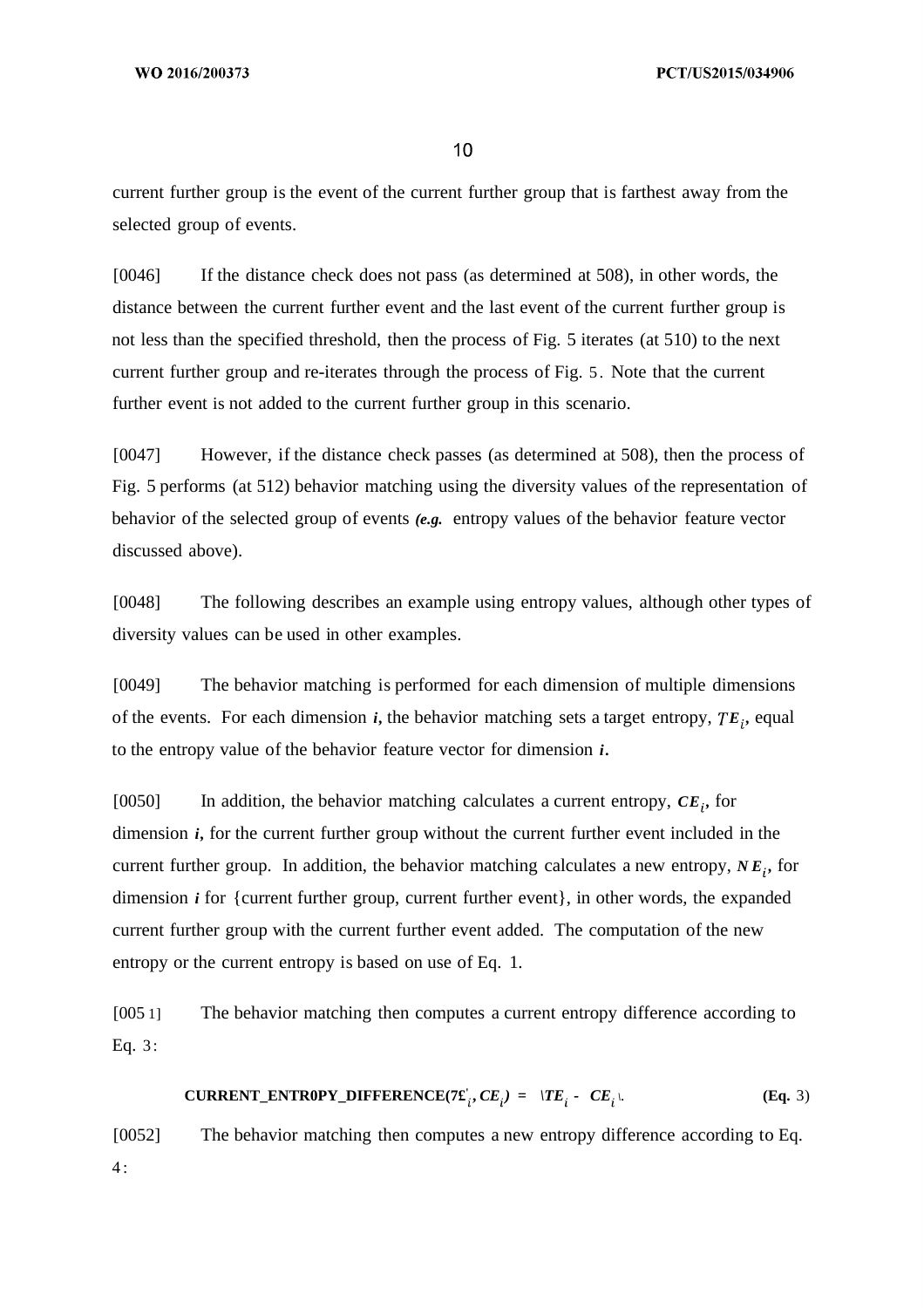$$
NEW\_ENTROPY\_DIFFERENCE(7E_i, NE1) = \langle TE_i - NE_i \rangle. \tag{Eq. 4}
$$

[0053] If the new entropy difference is less than the current entropy difference, then the behavior matching is determined (at 514) to have passed. However, if the new entropy difference is not less than the current entropy difference, then the behavior matching is determined (at 514) to not have passed.

[0054] If the behavior matching is determined to not have passed, then the process of Fig. 5 iterates to the next further group. However, if the behavior matching is determined to have passed, then the process adds (at 516) the current further event to the current further group, and iterates (at 518) to the next current further event.

[0055] More generally, the behavior matching determines a first representation of behavior *(e.g.* behavior feature vector of entropy values) (the first representation containing first diversity values) of the current further group including the current further event, and based on at least one value of the representation of behavior of the current further group and at least one corresponding value of the representation of behavior of the selected group of events, the behavior matching decides whether to add the current further event to the further group.

[0056] In addition, a second representation of behavior *(e.g.* behavior feature vector of entropy values) (the second representation containing second diversity values) of the current further group without the given further event is determined. A first difference *(e.g.* according to Eq. 4) between a value of the first representation of behavior and a corresponding value of the representation of behavior of the selected group of events is computed. A second difference *(e.g.* according to Eq. 3) between a value of the second representation of behavior and a corresponding value of the representation of behavior of the selected group of events is computed. The first difference and the second difference are compared, where deciding whether to add the current further event to the current further group is in response to the comparing.

[0057] Once the further groups of further events have been determined using techniques or mechanisms according to some implementations, at least two of the further groups of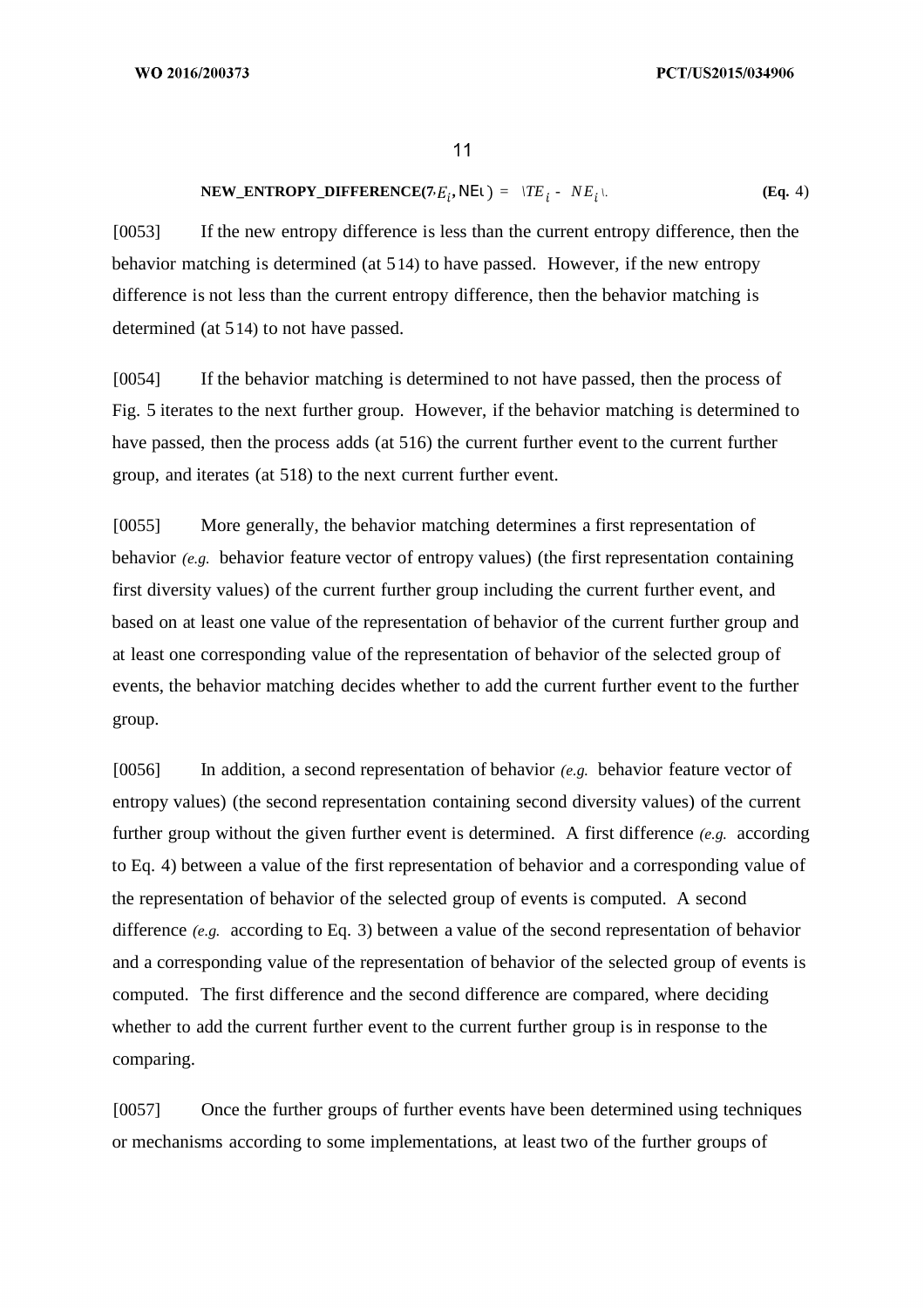further events may be combined based on a relationship between the at least two further groups.

[0058] Fig. 6 illustrates an example graphical visualization that includes a representation 602 of the entire data set of data points. Since there are a large number of data points in the representation 602, it can be difficult to identify patterns that are similar to a particular pattern. Within the representation 602 of the entire data set, a user can notice a particular pattern of interest, and can make an interactive selection of the data points of the particular pattern—this interactive selection produces the selected group of events discussed above.

[0059] In Fig. 6, a representation 604 of the selected group of events of the particular pattern of interest is depicted. Using techniques or mechanisms according to the present disclosure as discussed above, further groups can be identified and represented with respective representations 606, 608, 610, 612, and 614 in the graphical visualization of Fig. 6.

[0060] It is noted that data points can be represented as pixels in each of the representations 602 to 614. A pixel can be assigned a visual indicator, such as a respective color, based on the value of a particular dimension of the event represented by the pixel. Each of the representations 602 to 614 has a respective color scale *(e.g.* 616) that has different colors to indicate different values of the particular dimension.

[0061] In some examples, interactive control elements can be provided in the graphical visualization to allow a user to interactively combine or split further groups identified using techniques or mechanisms according to some implementations.

[0062] In some examples, the representations 606, 608, 610, 612, and 614 can be marked with visual indicators *(e.g.* different colors) to rank how similar the respective further groups are to the selected group of events (represented by representation 604).

[0063] Using techniques or mechanisms according to the present disclosure, a user can more easily identify multiple groups of events that may be similar to a selected group of events that is of interest to the user.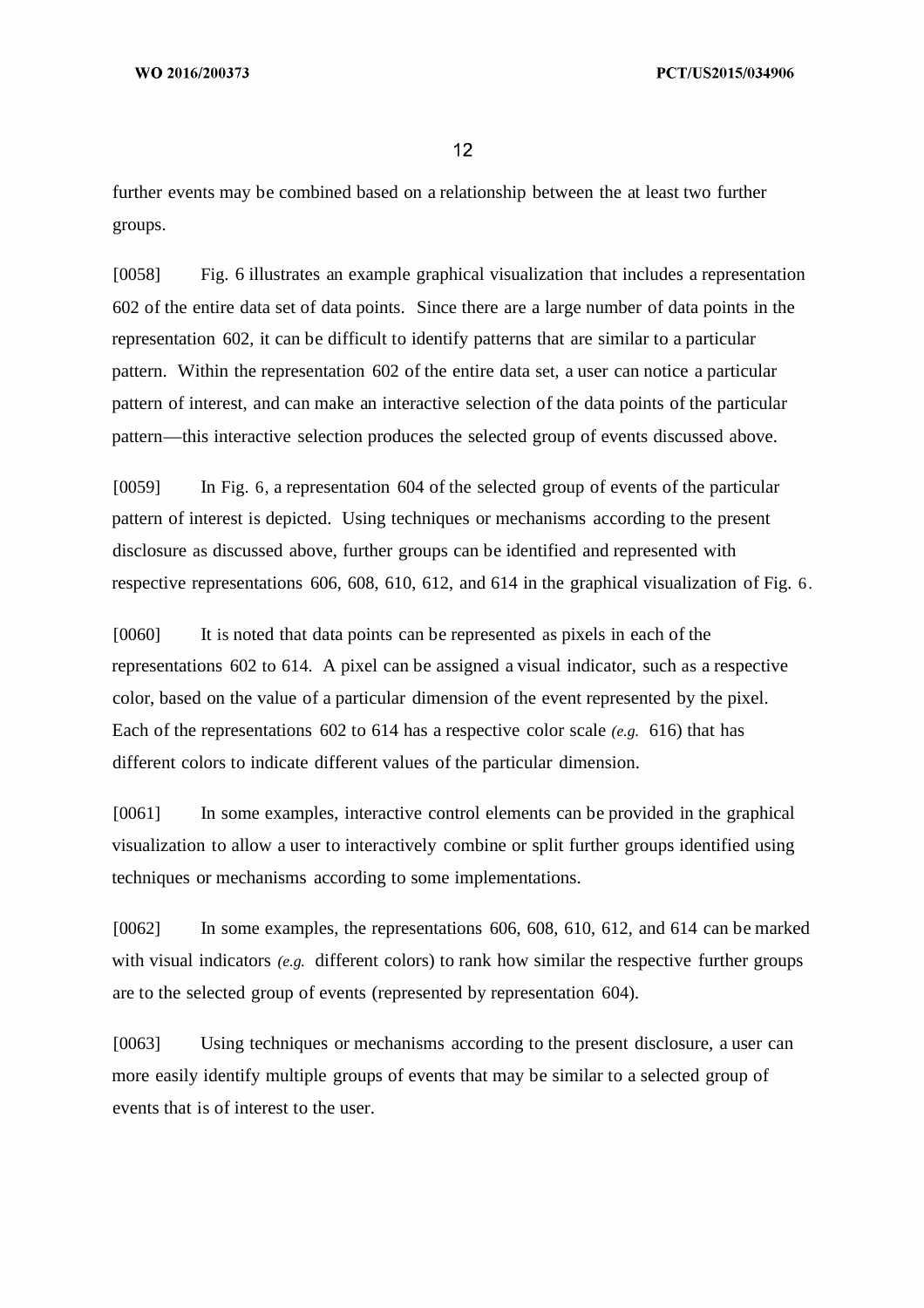[0064] Fig. 7 is a block diagram of an example computer system 700 according to some implementations. The computer system 700 can include one computer, or a distributed arrangement of multiple computers (where different tasks of techniques according to some implementations can be executed in different computers of the distributed arrangement). The computer system 700 includes a processor (or multiple processors) 702. A processor can include a microprocessor, a microcontroller, a physical processor module or subsystem, a programmable integrated circuit, a programmable gate array, or a physical control or computing device.

[0065] The processor(s) 702 can be coupled to a non-transitory machine-readable or computer-readable storage medium (or storage media) 704, which can store various machineexecutable instructions, including instructions 706 to generate a representation of behavior of a selected group of events (such as according to tasks 202-206 of Fig. 2), instructions 708 to compute similarity values (such as according to task 104 in Fig. 1 and tasks 302-308 of Fig. 3), and instructions 710 to generate further groups of further events (such as according to task 106 in Fig. 1 and tasks 502-518 of Fig. 5), and other machine-readable instructions to perform other tasks as discussed above.

[0066] The storage medium (or storage media) 704 can include one or multiple different forms of memory including semiconductor memory devices such as dynamic or static random access memories (DRAMs or SRAMs), erasable and programmable read-only memories (EPROMs), electrically erasable and programmable read-only memories (EEPROMs) and flash memories; magnetic disks such as fixed, floppy and removable disks; other magnetic media including tape; optical media such as compact disks (CDs) or digital video disks (DVDs); or other types of storage devices. Note that the instructions discussed above can be provided on one computer-readable or machine-readable storage medium, or alternatively, can be provided on multiple computer-readable or machine-readable storage media distributed in a large system having possibly plural nodes. Such computer-readable or machine-readable storage medium or media is (are) considered to be part of an article (or article of manufacture). An article or article of manufacture can refer to any manufactured single component or multiple components. The storage medium or media can be located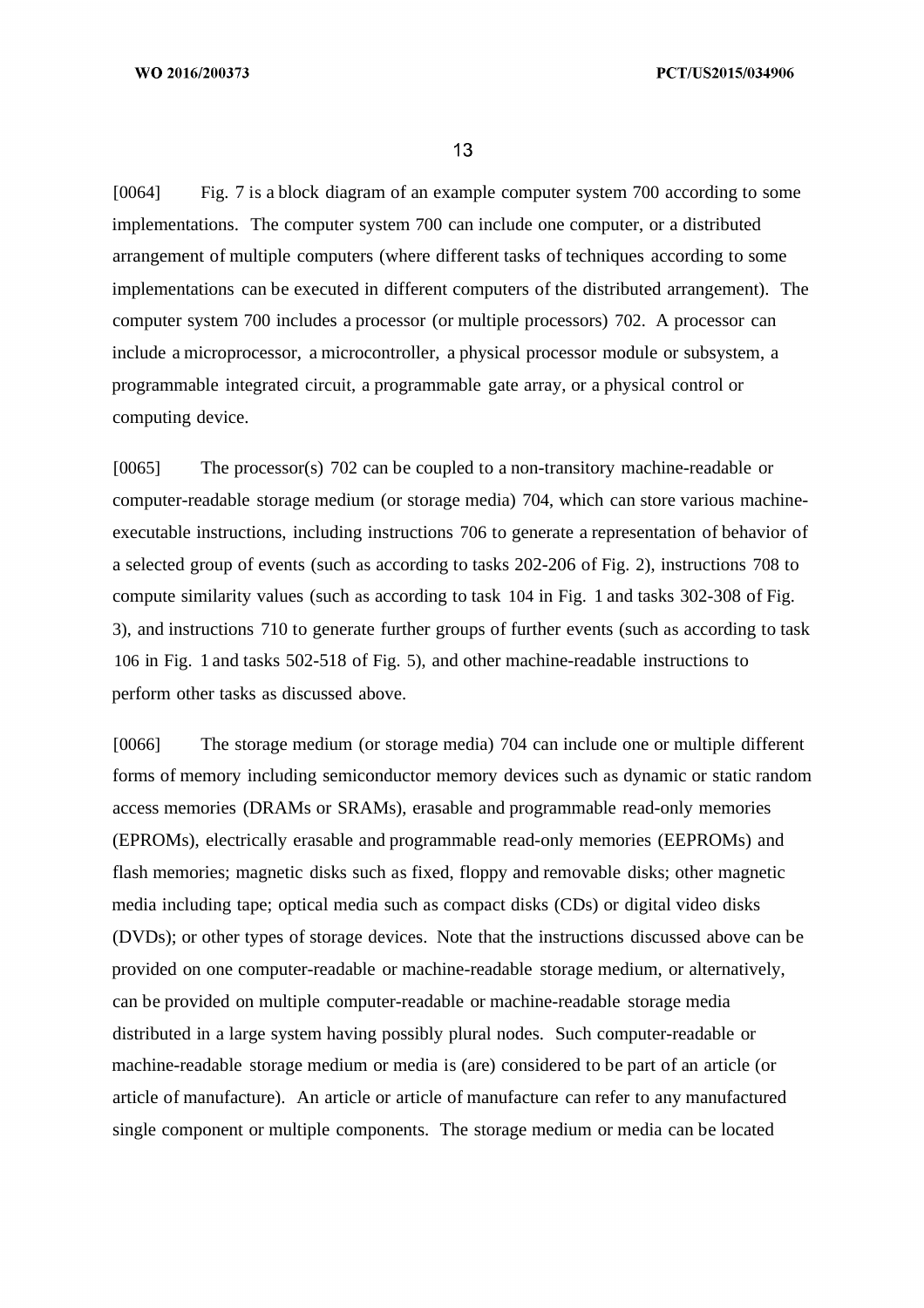either in the machine running the machine-readable instructions, or located at a remote site from which machine-readable instructions can be downloaded over a network for execution.

[0067] In the foregoing description, numerous details are set forth to provide an understanding of the subject disclosed herein. However, implementations may be practiced without some of these details. Other implementations may include modifications and variations from the details discussed above. It is intended that the appended claims cover such modifications and variations.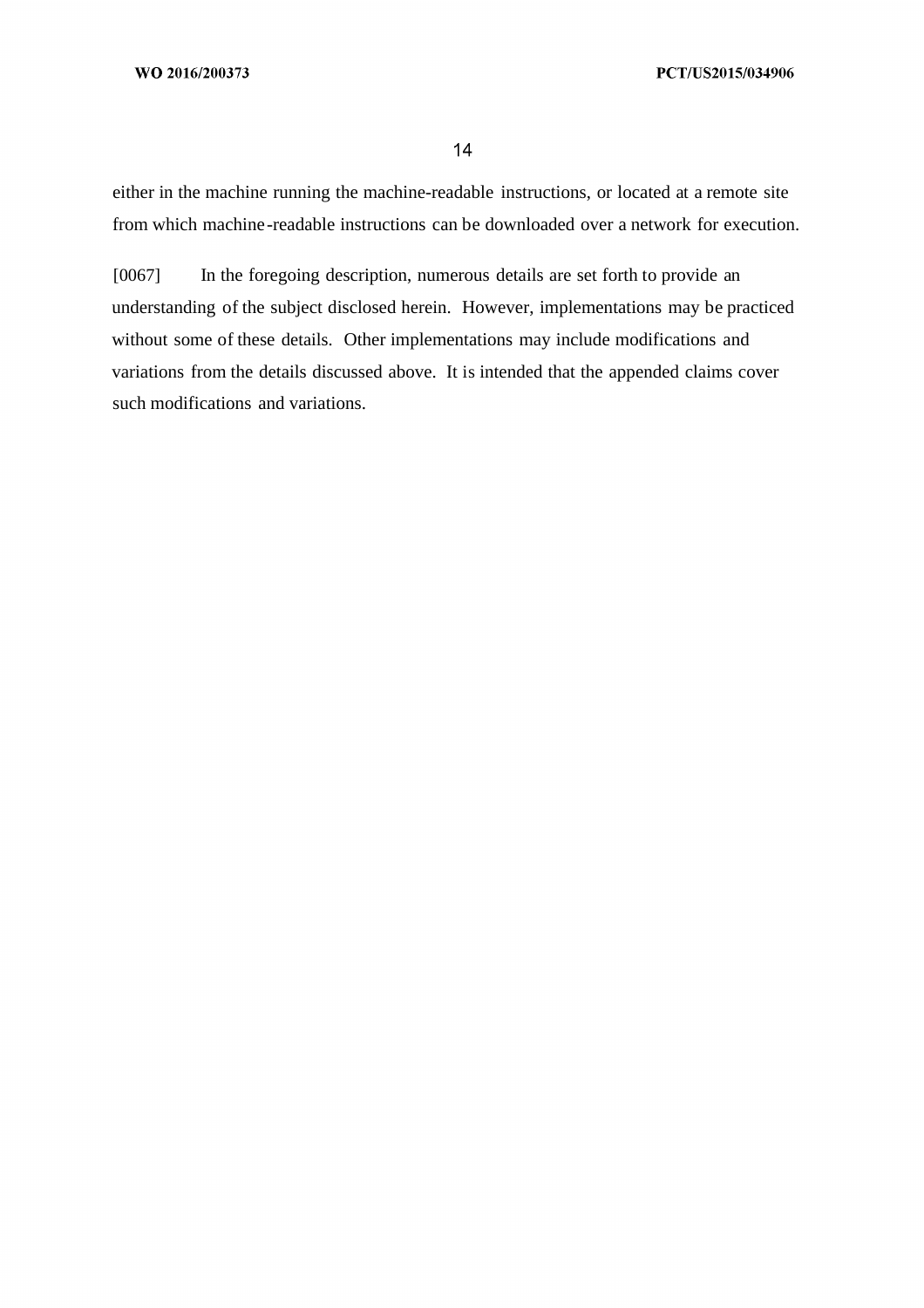What is claimed is:

1. A method comprising:  $\mathbf{1}$  $\overline{2}$ obtaining, by a system comprising a processor from a library, a representation of  $\overline{3}$ behavior of a selected group of events, the representation including values corresponding to  $\overline{4}$ respective distributions of dimensions of the events;  $5<sup>5</sup>$ computing, by the system, similarity values indicating similarities between further 6 events and the selected group of events, the similarity values based on a combination of the  $\overline{7}$ representation of behavior and distances between the further events and the selected group of 8 events; 9 generating, by the system, further groups of the further events based on the similarity values and behavior matching using the representation of behavior of the selected group of 10 11 events; and 12 visualizing, by the system, the further groups in a visualization.  $\mathbf{1}$ 2. The method of claim 1, wherein the generating of a first further group of the further  $\overline{2}$ groups comprises, for a given further event:  $\overline{3}$ determining a first representation of behavior of the first further group including the given further event;  $\overline{4}$ based on at least one a value of the first representation of behavior of the first further 5 6 group and at least one corresponding value of the representation of behavior of the selected  $\overline{7}$ group of events, decide whether to add the given further event to the first further group.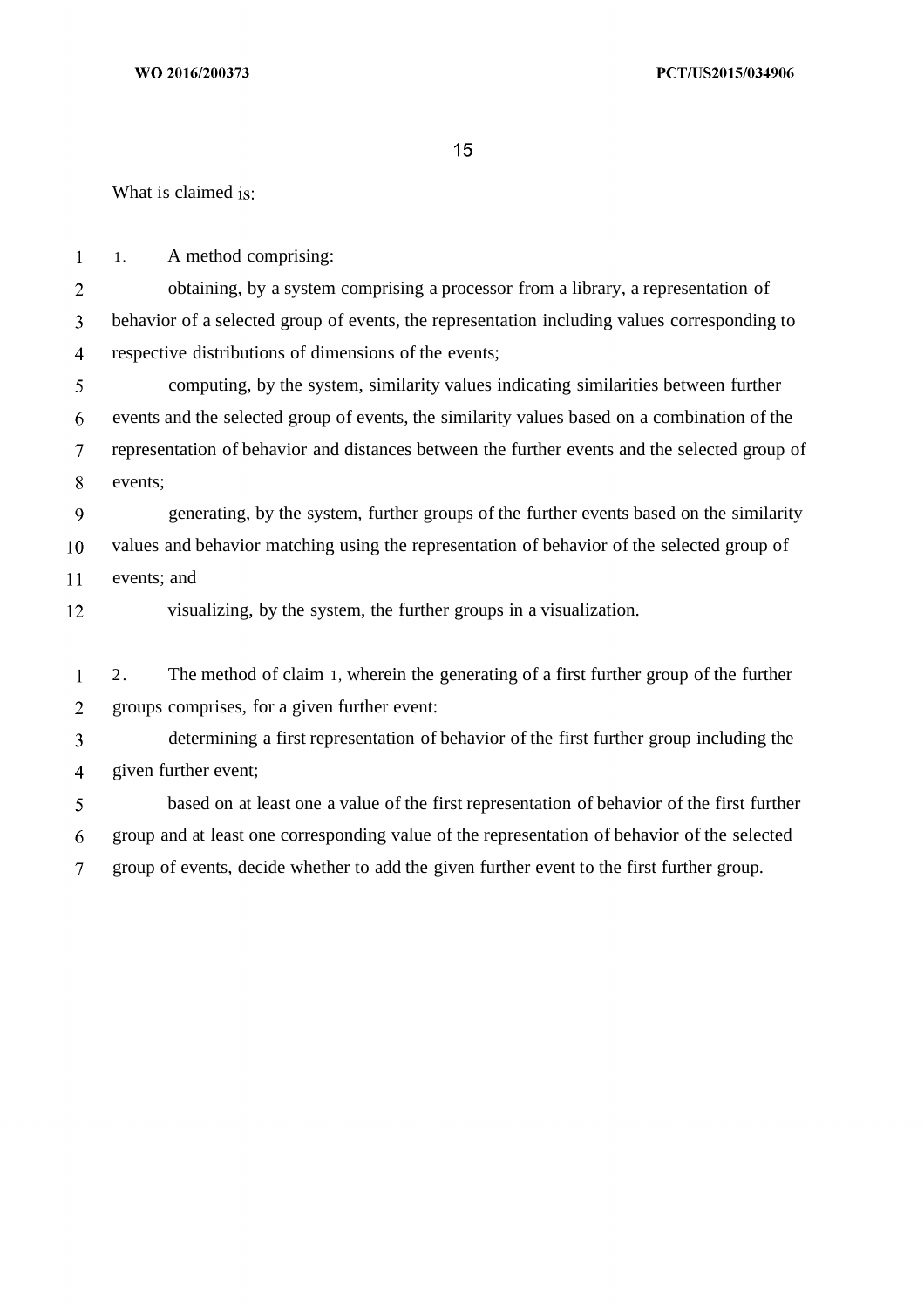| 1              | The method of claim 2, wherein the generating of the first further group further<br>3.          |  |  |  |  |
|----------------|-------------------------------------------------------------------------------------------------|--|--|--|--|
| $\overline{2}$ | comprises, for the given further event:                                                         |  |  |  |  |
| 3              | determining a second representation of behavior of the first further group without the          |  |  |  |  |
| 4              | given further event;                                                                            |  |  |  |  |
| 5              | computing a first difference between a value of the first representation of behavior            |  |  |  |  |
| 6              | and a corresponding value of the representation of behavior of the selected group of events;    |  |  |  |  |
| 7              | computing a second difference between a value of the second representation of                   |  |  |  |  |
| 8              | behavior and a corresponding value of the representation of behavior of the selected group of   |  |  |  |  |
| 9              | events;                                                                                         |  |  |  |  |
| 10             | comparing the first difference and the second difference,                                       |  |  |  |  |
| 11             | wherein deciding whether to add the given further event to the first further group is in        |  |  |  |  |
| 12             | response to the comparing.                                                                      |  |  |  |  |
|                |                                                                                                 |  |  |  |  |
| $\mathbf{1}$   | The method of claim 1, wherein the generating of a first further group of the further<br>4.     |  |  |  |  |
| $\overline{2}$ | groups comprises, for a given further event:                                                    |  |  |  |  |
| 3              | determining whether a distance between the given further event and an event in the              |  |  |  |  |
| 4              | first further group is less than a specified threshold; and                                     |  |  |  |  |
| 5              | adding the given further event to the first further group in response to the determining.       |  |  |  |  |
|                |                                                                                                 |  |  |  |  |
| $\mathbf{1}$   | The method of claim 1, further comprising sorting the further events according to the<br>5.     |  |  |  |  |
| 2              | similarity values, wherein the generating of the further groups uses the sorted further events. |  |  |  |  |
|                |                                                                                                 |  |  |  |  |
| 1              | The method of claim 1, wherein the values in the representation of behavior of the<br>6.        |  |  |  |  |
| $\overline{2}$ | selected group of events comprises entropy values.                                              |  |  |  |  |
|                |                                                                                                 |  |  |  |  |
| $\mathbf{1}$   | The method of claim 1, wherein the values in the representation of behavior of the<br>7.        |  |  |  |  |
| $\overline{2}$ | selected group of events are based on statistical distributions of the dimensions.              |  |  |  |  |
|                |                                                                                                 |  |  |  |  |
| $\mathbf{1}$   | The method of claim 1, further comprising receiving interactive user selection in a<br>8.       |  |  |  |  |
| $\overline{2}$ | visualization of a pattern of pixels representing events in the selected group of events.       |  |  |  |  |
|                |                                                                                                 |  |  |  |  |
|                |                                                                                                 |  |  |  |  |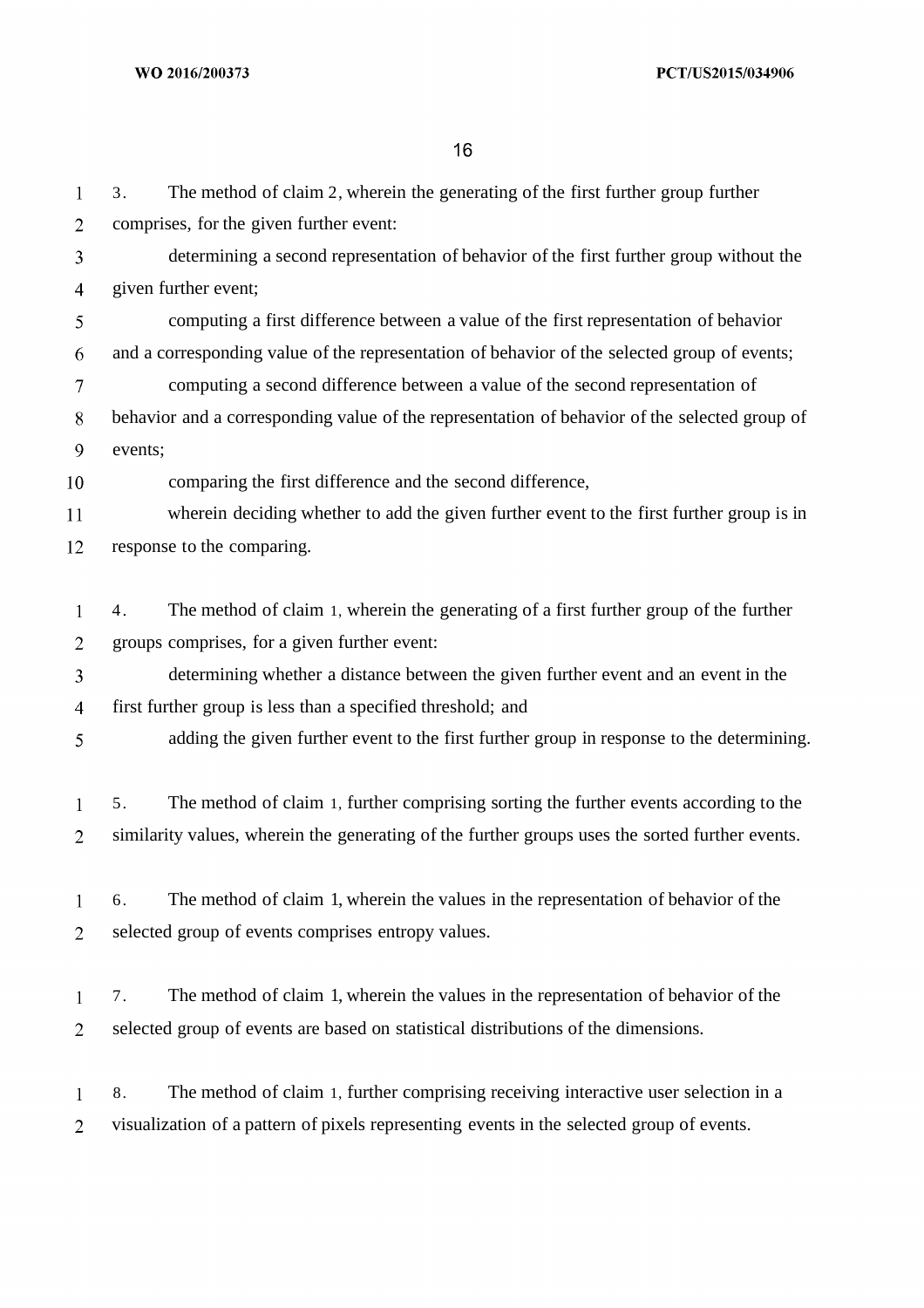| 1              | The method of claim 1, wherein computing the similarity values comprises:<br>9.             |  |  |  |  |
|----------------|---------------------------------------------------------------------------------------------|--|--|--|--|
| $\overline{2}$ | computing distances between the further events and the selected group of events; and        |  |  |  |  |
| 3              | applying weights to the computed distances, the weights including values of the             |  |  |  |  |
| $\overline{4}$ | representation of behavior of the selected group of events.                                 |  |  |  |  |
| $\mathbf{1}$   | The method of claim 1, further comprising combining at least two of the further<br>10.      |  |  |  |  |
| $\overline{2}$ | groups according to relationships between the at least two further groups.                  |  |  |  |  |
| 1              | A system comprising:<br>11.                                                                 |  |  |  |  |
| $\overline{2}$ | at least one processor to:                                                                  |  |  |  |  |
| 3              | determine a distribution of values of each dimension of a plurality of                      |  |  |  |  |
| 4              | dimensions of events in a selected group of events;                                         |  |  |  |  |
| 5              | generate diversity values in a representation of behavior of the selected group             |  |  |  |  |
| 6              | of events based on the distributions of values of the respective dimensions;                |  |  |  |  |
| 7              | compute similarity values indicating similarities between further events and                |  |  |  |  |
| 8              | the selected group of events, the similarity values computed using the diversity values and |  |  |  |  |
| 9              | distances between the further events and the selected group of events; and                  |  |  |  |  |
| 10             | generate further groups of the further events based on the similarity values and            |  |  |  |  |
| 11             | behavior matching using the representation of the behavior of the selected group of events. |  |  |  |  |
| $\mathbf{1}$   | The system of claim 11, wherein the behavior matching comprises using the<br>12.            |  |  |  |  |
| 2              | representation of behavior of the selected group of events to decide whether to add a       |  |  |  |  |
| 3              | respective further event to one of the further groups.                                      |  |  |  |  |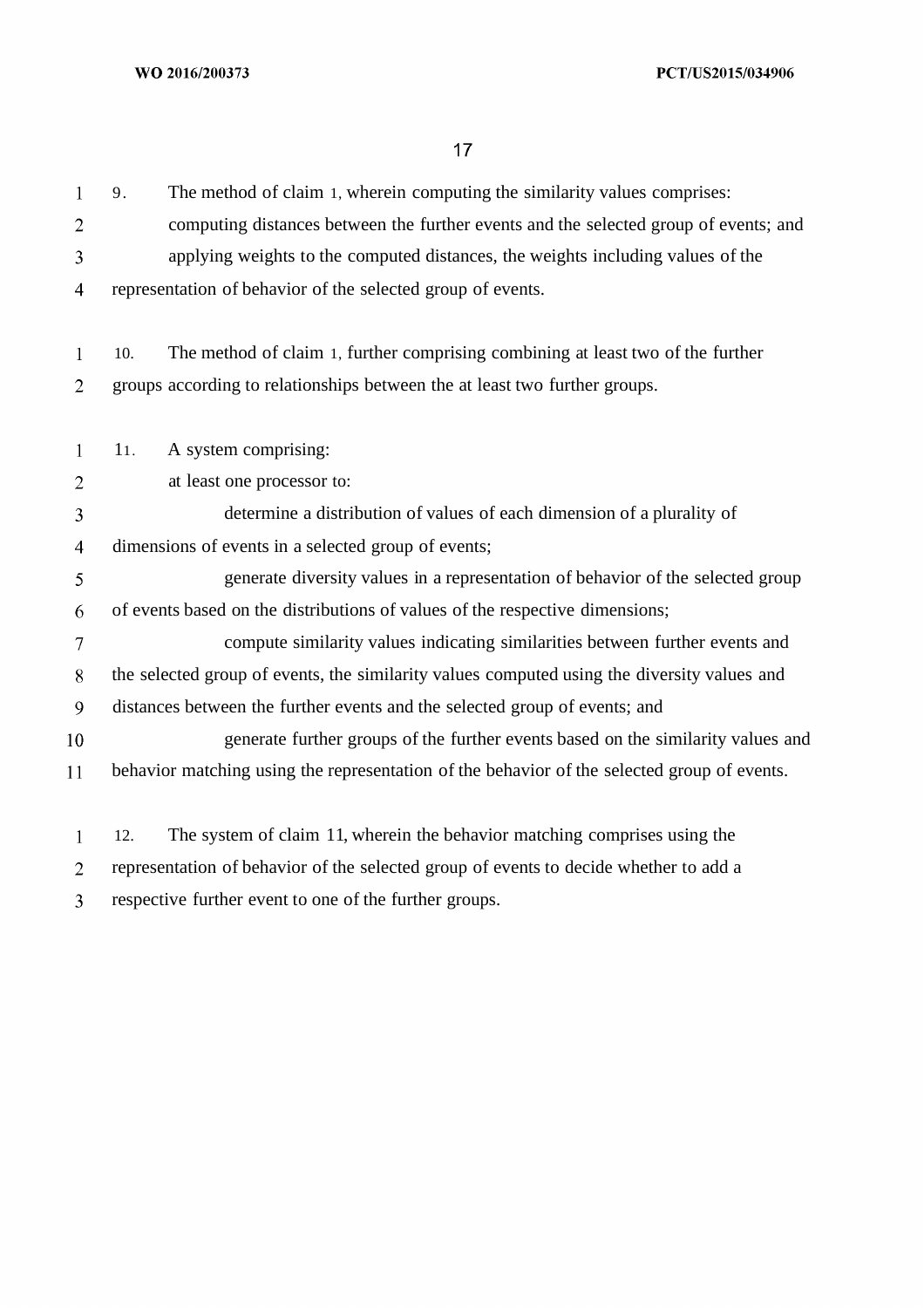WO 2016/200373

PCT/US2015/034906

18

| $\mathbf{1}$             | 13.                                                                                           | The system of claim 12, wherein the behavior matching further comprises:                        |  |  |  |
|--------------------------|-----------------------------------------------------------------------------------------------|-------------------------------------------------------------------------------------------------|--|--|--|
| 2                        |                                                                                               | generating first diversity values for a given further group of the further groups with a        |  |  |  |
| 3                        |                                                                                               | given further event included in the given further group;                                        |  |  |  |
| 4                        |                                                                                               | generating second diversity values for the given further group without the given                |  |  |  |
| 5                        |                                                                                               | further event included in the given further group; and                                          |  |  |  |
| 6                        |                                                                                               | deciding whether or not to add the given further event to the given further group using         |  |  |  |
| $\overline{\mathcal{L}}$ | the first and second diversity values and using the diversity values of the representation of |                                                                                                 |  |  |  |
| 8                        | behavior of the selected group of events.                                                     |                                                                                                 |  |  |  |
|                          |                                                                                               |                                                                                                 |  |  |  |
| 1                        | 14.                                                                                           | The system of claim 13, wherein the at least one processor is to further:                       |  |  |  |
| $\overline{2}$           |                                                                                               | compute a distance between the given further event and the given further group,                 |  |  |  |
| 3                        |                                                                                               | wherein deciding whether or not to add the given further event to the given further             |  |  |  |
| 4                        |                                                                                               | group is further based on the computed distance.                                                |  |  |  |
|                          |                                                                                               |                                                                                                 |  |  |  |
| $\mathbf{1}$             | 15.                                                                                           | An article comprising at least one non-transitory machine-readable storage medium               |  |  |  |
| $\overline{2}$           |                                                                                               | storing instructions that upon execution cause a system to:                                     |  |  |  |
| 3                        |                                                                                               | obtain, from a library, a representation of behavior of a selected group of events              |  |  |  |
| 4                        |                                                                                               | interactively selected in a visualization, the representation including values corresponding to |  |  |  |
| 5                        |                                                                                               | respective distributions of dimensions of the events;                                           |  |  |  |
| 6                        |                                                                                               | compute similarity values indicating similarities between further events and the                |  |  |  |
| 7                        |                                                                                               | selected group of events, the similarity values based on distances between the further events   |  |  |  |
| 8                        |                                                                                               | and the selected group of events, and on the representation of behavior;                        |  |  |  |
| 9                        |                                                                                               | sort the further events according to the similarity values; and                                 |  |  |  |
| 10                       |                                                                                               | generate further groups of the further events using the sorted further groups and               |  |  |  |
| 11                       |                                                                                               | according to behavior matching using the representation of behavior of the selected group of    |  |  |  |
| 12                       | events; and                                                                                   |                                                                                                 |  |  |  |
| 13                       |                                                                                               | cause visualization of the further groups.                                                      |  |  |  |
|                          |                                                                                               |                                                                                                 |  |  |  |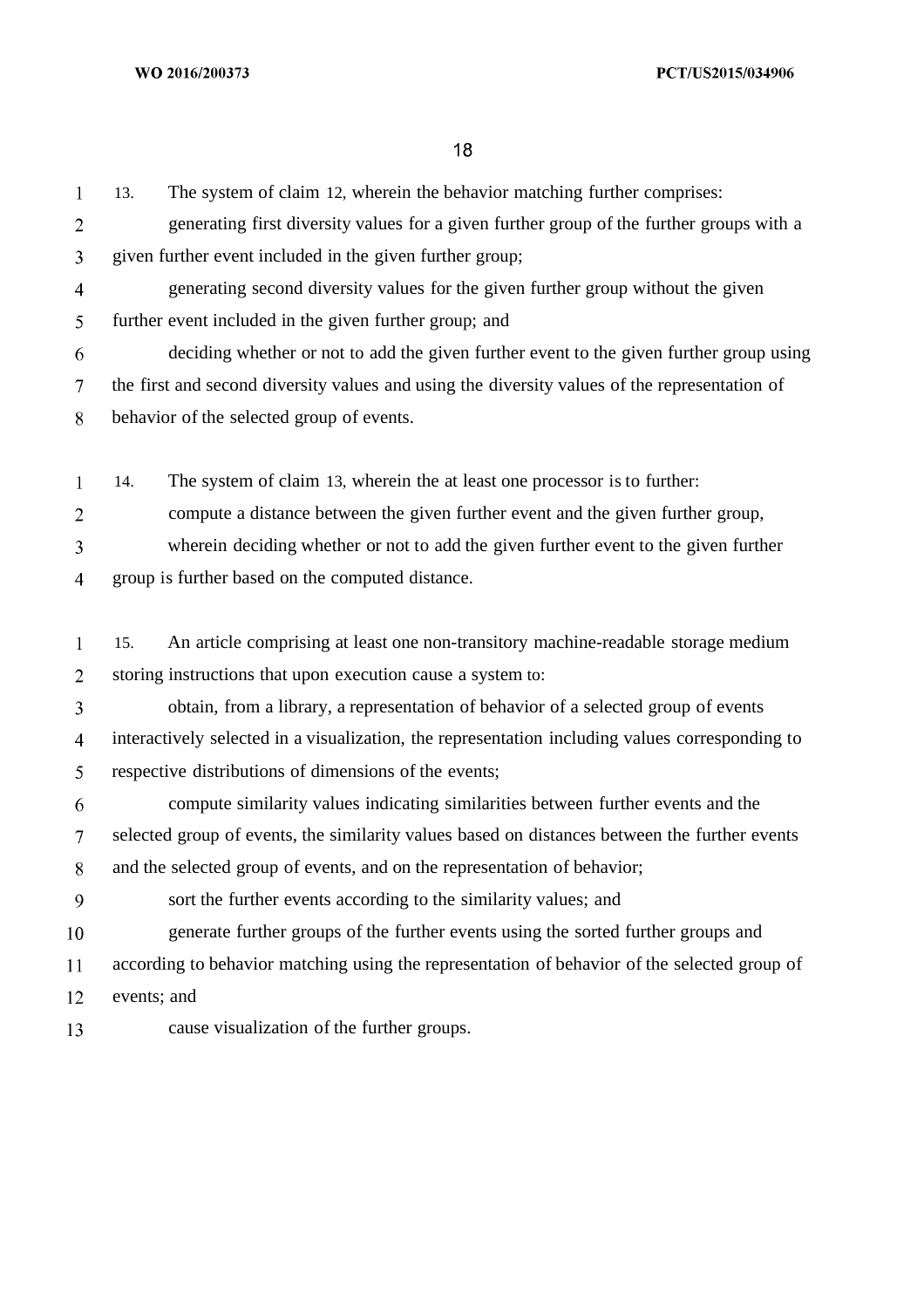

 $FIG. 1$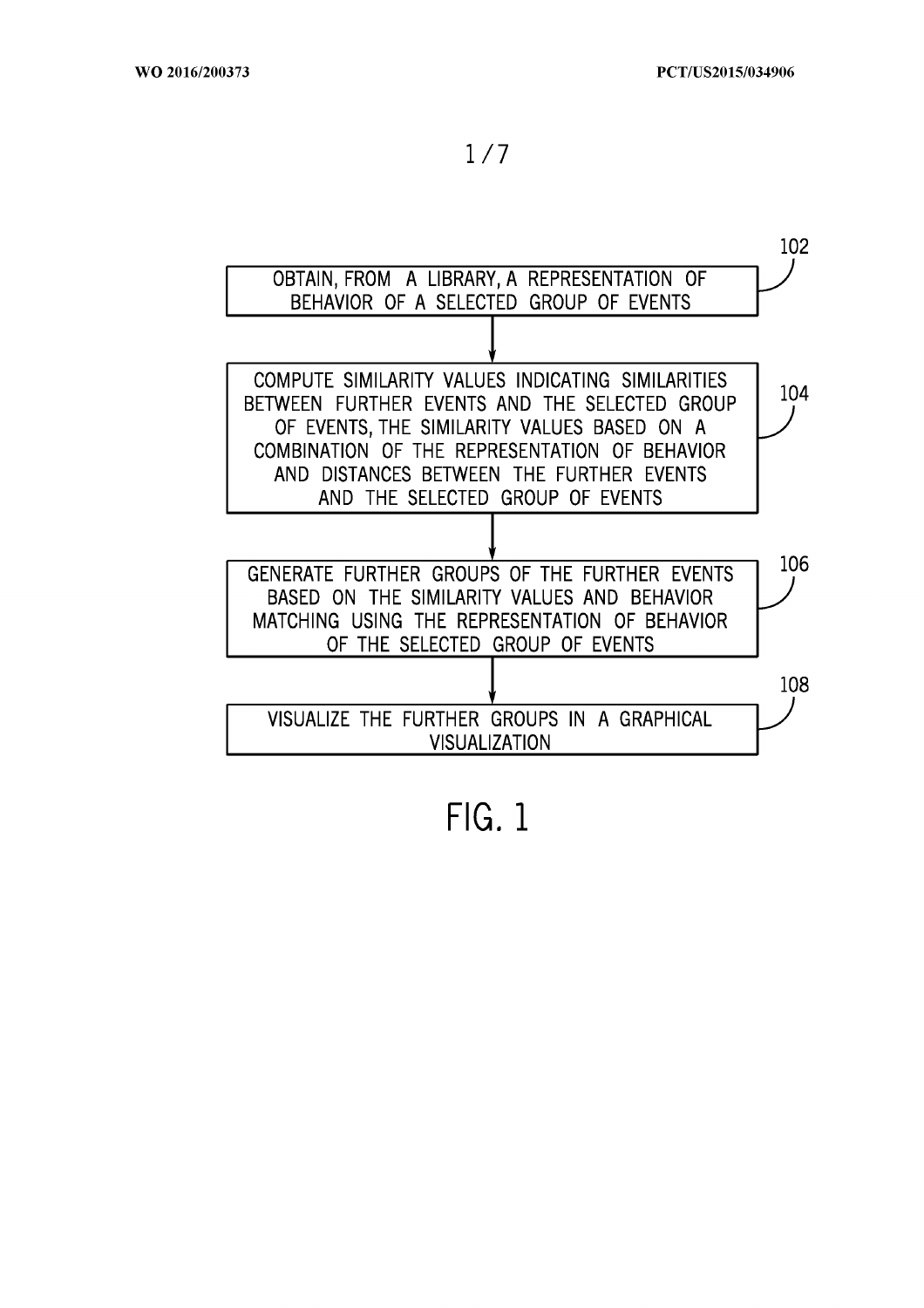$2/7$ 



**FIG. 2**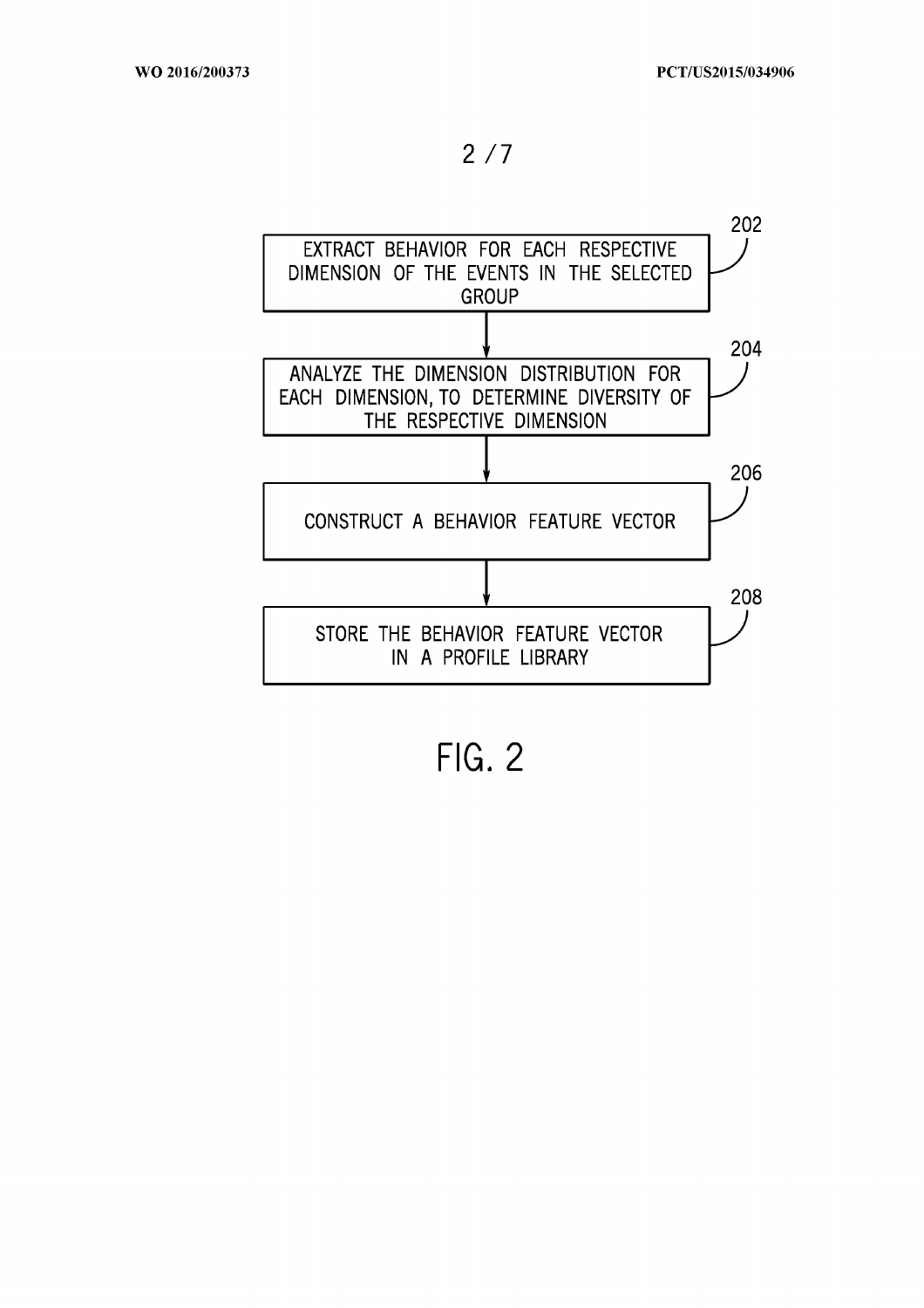

**FIG. 3**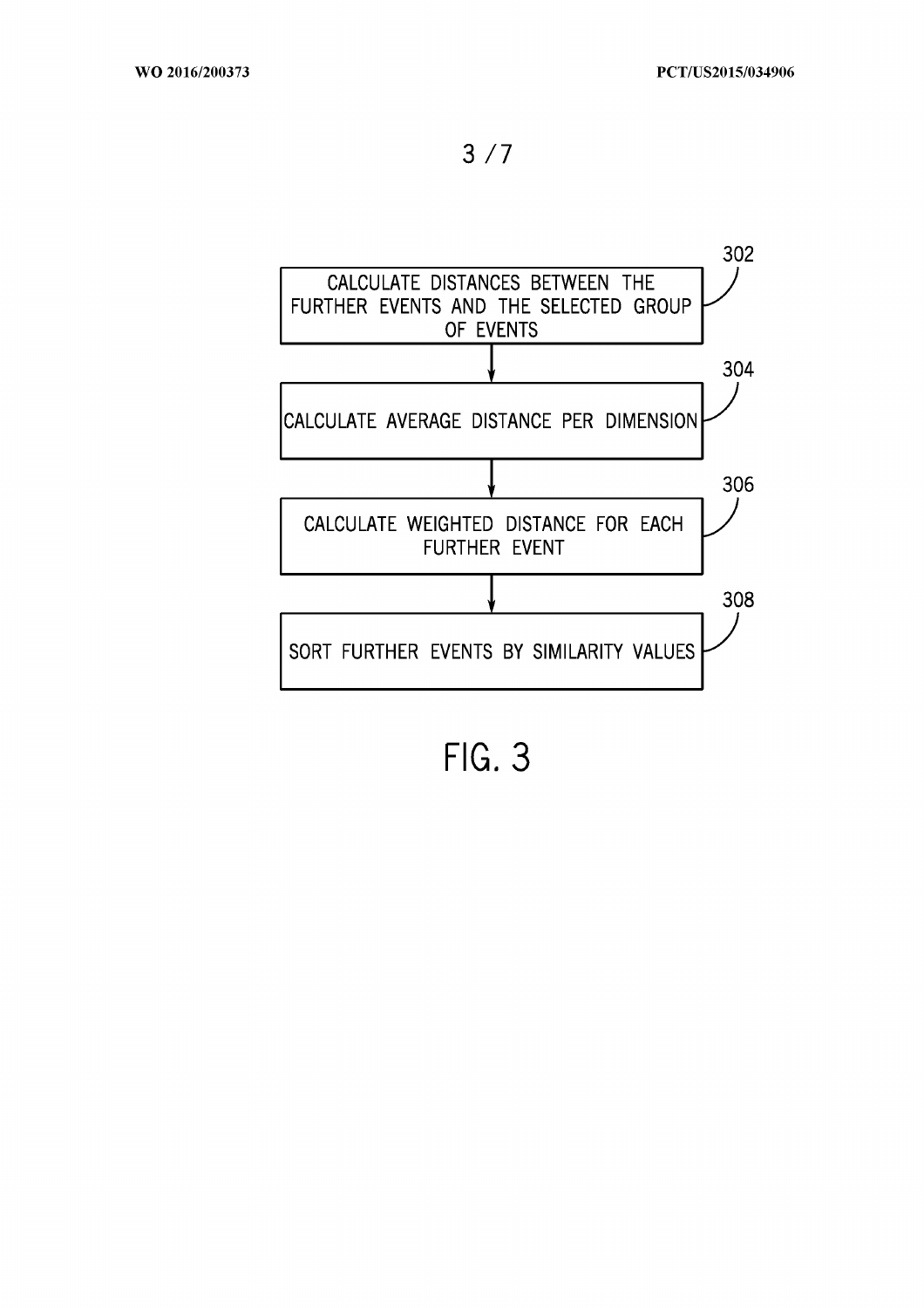$4/7$ 

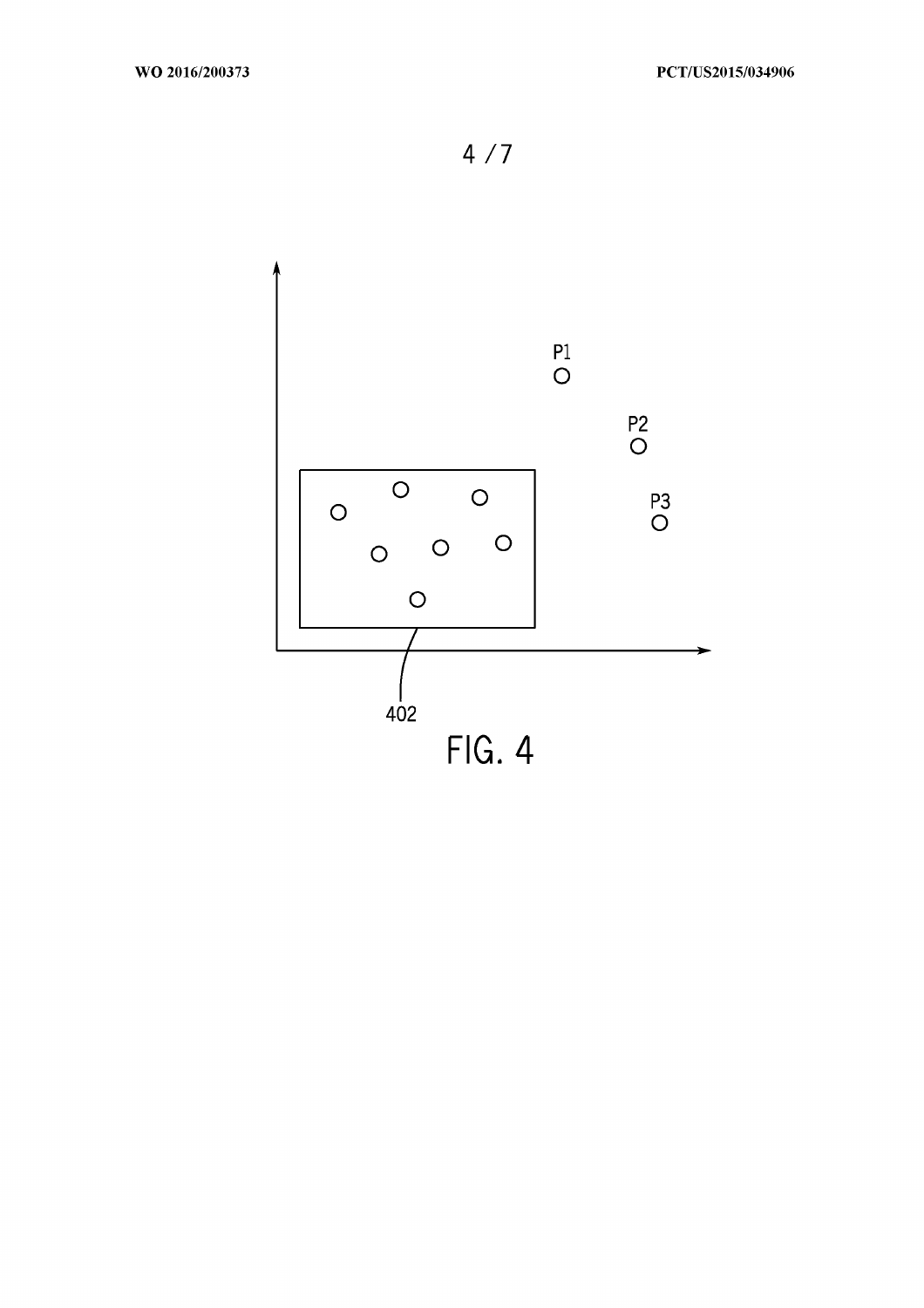

FIG. 5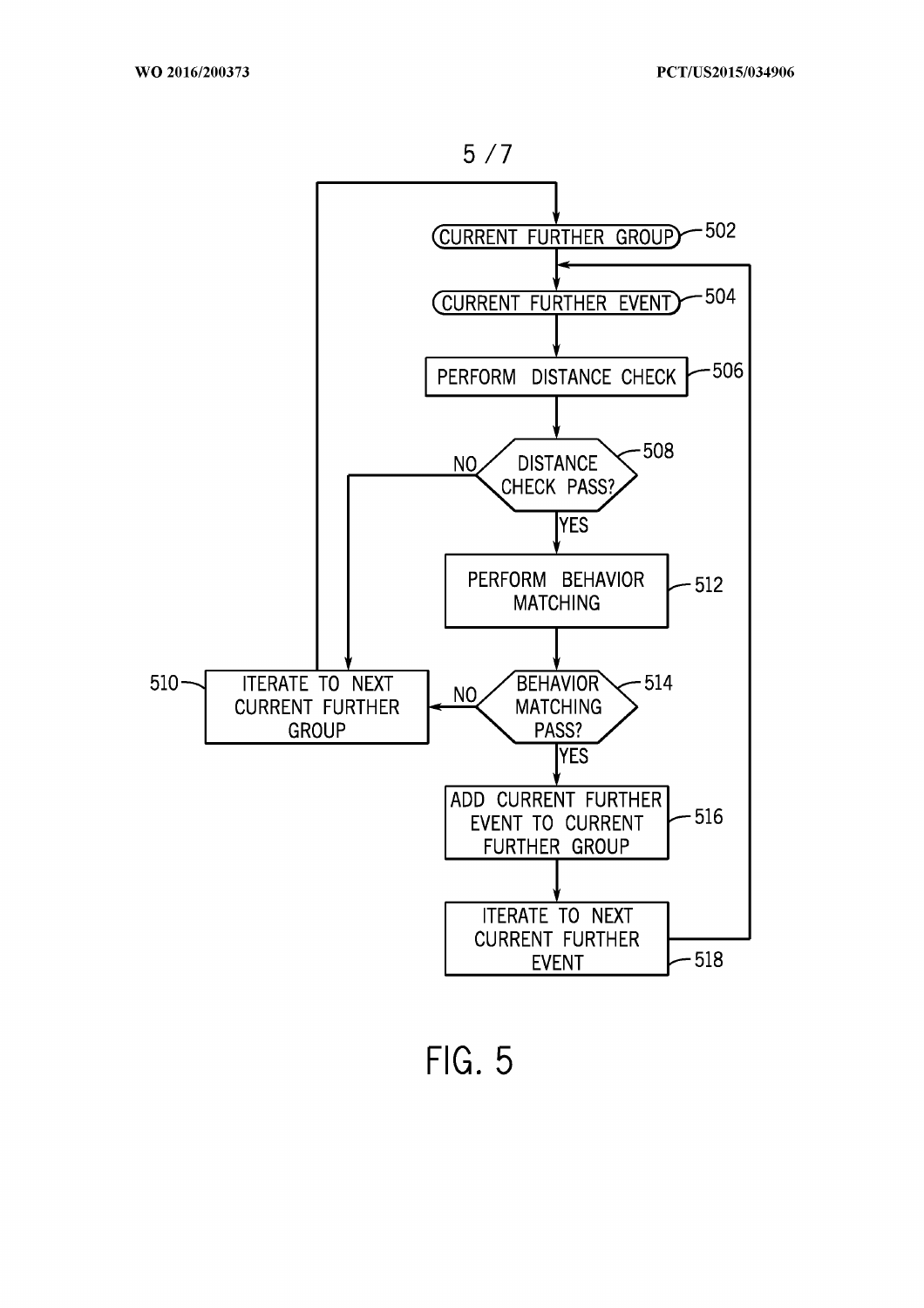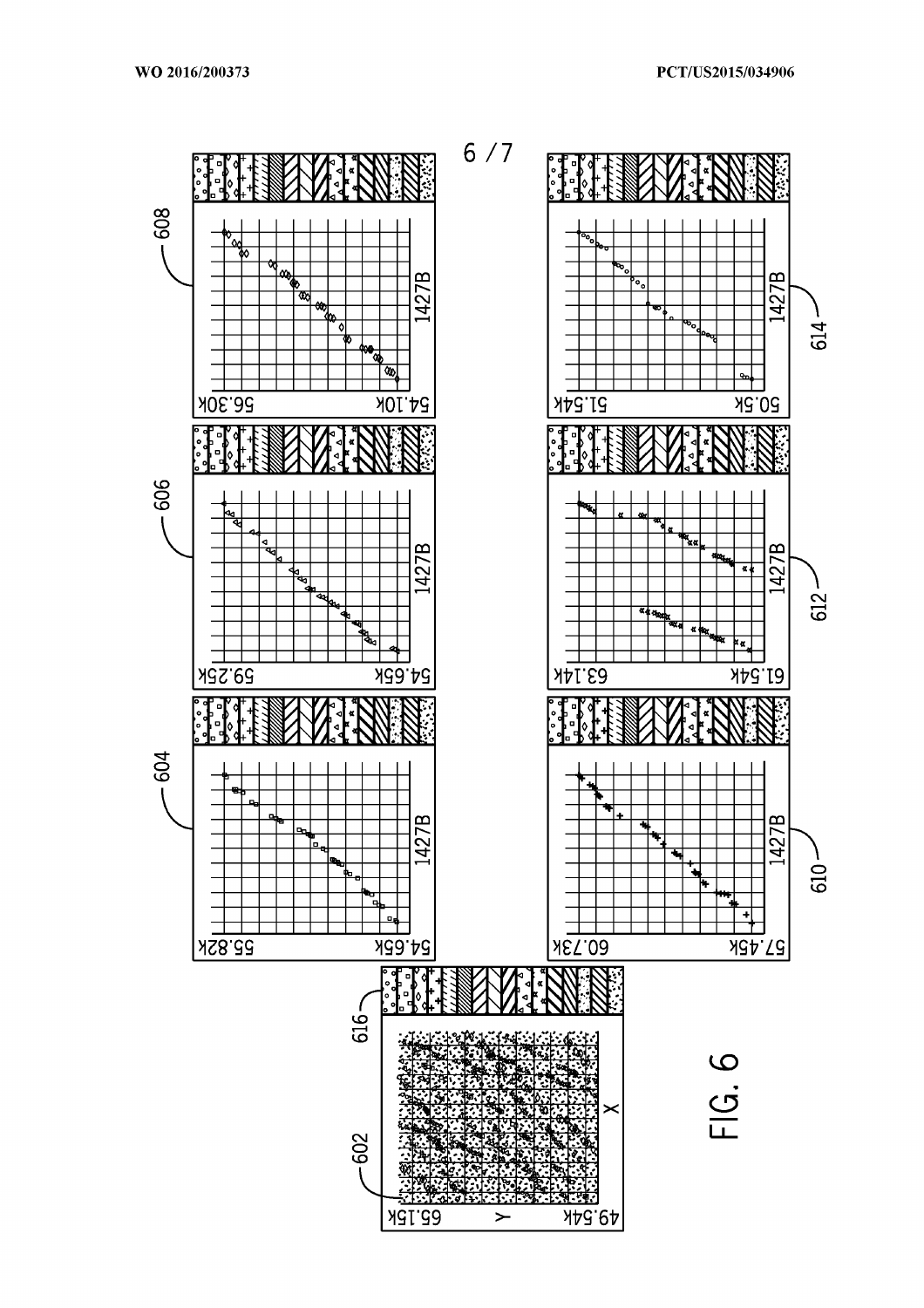$FIG. 7$ 

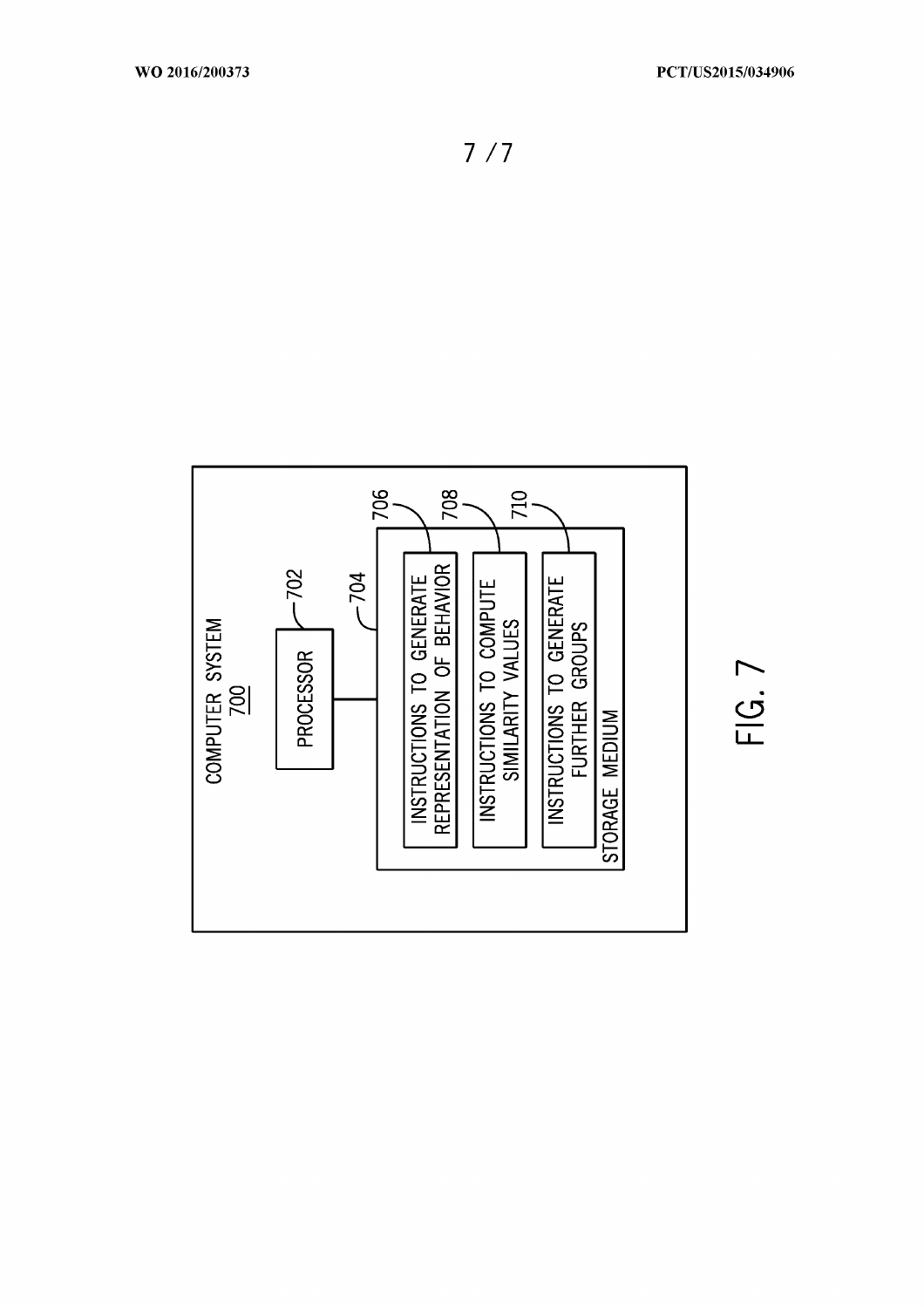## **PCT/US2015/034906**

#### **A. CLASSIFICATION OF SUBJECT MATTER H04L 12/22(2006.01)i, H04L 12/26(2006.01)i, G06K 9/00(2006.01)i**

According to International Patent Classification (IPC) or to both national classification and IPC

#### **B. FIELDS SEARCHED**

Minimum documentation searched (classification system followed by classification symbols) H04L 12/22; G06Q 99/00; G06F 15/173; G06F 17/00; G06Q 10/00; G06N 5/02; G06F 15/18; G06F 9/45; H04L 12/26; G06K 9/00

Documentation searched other than minimum documentation to the extent that such documents are included in the fields searched Korean utility models and applications for utility models Japanese utility models and applications for utility models

Electronic data base consulted during the international search (name of data base and, where practicable, search terms used) eKOMPASS(KIPO internal) & Keywords: event, similarity, value, matching, behavior, distance, visualization

#### **DOCUMENTS CONSIDERED TO BE RELEVANT**

| Category <sup>*</sup>                              | Citation of document, with indication, where appropriate, of the relevant passages                                                                                                                                                                                                                                                                                                                                                                                                                                                                                                                                                                                                                                                                                                                                                                                                                                                                                                                                                                                                                                                                                                                                                                                                                                                        | Relevant to claim No.                                                 |          |  |
|----------------------------------------------------|-------------------------------------------------------------------------------------------------------------------------------------------------------------------------------------------------------------------------------------------------------------------------------------------------------------------------------------------------------------------------------------------------------------------------------------------------------------------------------------------------------------------------------------------------------------------------------------------------------------------------------------------------------------------------------------------------------------------------------------------------------------------------------------------------------------------------------------------------------------------------------------------------------------------------------------------------------------------------------------------------------------------------------------------------------------------------------------------------------------------------------------------------------------------------------------------------------------------------------------------------------------------------------------------------------------------------------------------|-----------------------------------------------------------------------|----------|--|
| $\mathbf{A}$                                       | US 2014-0046892<br>Al (XURMO TECHNOLOGIES PVT. LTD.) 13 February<br>$[0011]$ , $[0059]$ ; and figure<br>See<br>paragraphs<br>4.                                                                                                                                                                                                                                                                                                                                                                                                                                                                                                                                                                                                                                                                                                                                                                                                                                                                                                                                                                                                                                                                                                                                                                                                           | $1 - 15$                                                              |          |  |
| A                                                  | US 8655800<br>B2 (RUTH BERGMAN et al.) 18 February<br>2, line 35 - column 3, line 30; and figures<br>See column                                                                                                                                                                                                                                                                                                                                                                                                                                                                                                                                                                                                                                                                                                                                                                                                                                                                                                                                                                                                                                                                                                                                                                                                                           | $1 - 15$                                                              |          |  |
| А                                                  | US 8005767<br>(VINCENT A. CASSELLA) 23 August<br>Bl<br>line 4 - column 17, line 12; and figures<br>See column<br>16,                                                                                                                                                                                                                                                                                                                                                                                                                                                                                                                                                                                                                                                                                                                                                                                                                                                                                                                                                                                                                                                                                                                                                                                                                      | $1 - 15$                                                              |          |  |
| A                                                  | Al (OPHIR RACHMAN) 06 Apr i 2006<br>US 2006-0074621<br>[0020H0026]<br>; and figures<br>$1-4$ .<br>See paragraphs                                                                                                                                                                                                                                                                                                                                                                                                                                                                                                                                                                                                                                                                                                                                                                                                                                                                                                                                                                                                                                                                                                                                                                                                                          | $1 - 15$                                                              |          |  |
| A                                                  | US 2009-0248497<br>Al (GEOFFREY J. HUETER) 01 Oct ober<br>; and figures<br>See paragraphs<br>$[0039] - [0042]$<br>$1-4$ .                                                                                                                                                                                                                                                                                                                                                                                                                                                                                                                                                                                                                                                                                                                                                                                                                                                                                                                                                                                                                                                                                                                                                                                                                 | 2009                                                                  | $1 - 15$ |  |
|                                                    | $\Gamma$ I Further documents are listed in the continuation of Box C.                                                                                                                                                                                                                                                                                                                                                                                                                                                                                                                                                                                                                                                                                                                                                                                                                                                                                                                                                                                                                                                                                                                                                                                                                                                                     | See patent family annex.                                              |          |  |
| $\ast$<br>"A"<br>"E"<br>"L"<br>"О"<br>means<br>"P" | Special categories of cited documents:<br>"T"<br>later document published after the international filing date or priority<br>document defining the general state of the art which is not considered<br>date and not in conflict with the application but cited to understand<br>to be of particular relevance<br>the principle or theory underlying the invention<br>earlier application or patent but published on or after the international<br>document of particular relevance; the claimed invention cannot be<br>"X"<br>filing date<br>considered novel or cannot be considered to involve an inventive<br>document which may throw doubts on priority claim(s) or which is<br>step when the document is taken alone<br>cited to establish the publication date of another citation or other<br>"Y"<br>document of particular relevance; the claimed invention cannot be<br>special reason (as specified)<br>considered to involve an inventive step when the document is<br>document referring to an oral disclosure, use, exhibition or other<br>combined with one or more other such documents.such combination<br>being obvious to a person skilled in the art<br>document published prior to the international filing date but later<br>$" \&"$<br>document member of the same patent family<br>than the priority date claimed |                                                                       |          |  |
|                                                    | Date of the actual completion of the international search                                                                                                                                                                                                                                                                                                                                                                                                                                                                                                                                                                                                                                                                                                                                                                                                                                                                                                                                                                                                                                                                                                                                                                                                                                                                                 | Date of mailing of the international search report                    |          |  |
|                                                    | 03 March 2016 (03.03.2016)                                                                                                                                                                                                                                                                                                                                                                                                                                                                                                                                                                                                                                                                                                                                                                                                                                                                                                                                                                                                                                                                                                                                                                                                                                                                                                                | 04 March 2016 (04.03.2016)                                            |          |  |
|                                                    | Name and mailing address of the ISA/KR<br><b>International Application Division</b><br>Korean Intellectual Property Office<br>189 Cheongsa-ro, Seo-gu, Daejeon, 35208, Republic of Korea<br>Facsimile No. +82-42-472-7140                                                                                                                                                                                                                                                                                                                                                                                                                                                                                                                                                                                                                                                                                                                                                                                                                                                                                                                                                                                                                                                                                                                 | Authorized officer<br>KIM, Seong Woo<br>Telephone No. +82-42-481-3348 | ann      |  |
|                                                    |                                                                                                                                                                                                                                                                                                                                                                                                                                                                                                                                                                                                                                                                                                                                                                                                                                                                                                                                                                                                                                                                                                                                                                                                                                                                                                                                           |                                                                       |          |  |

Form PCT/ISA/210 (second sheet) (January 2015)